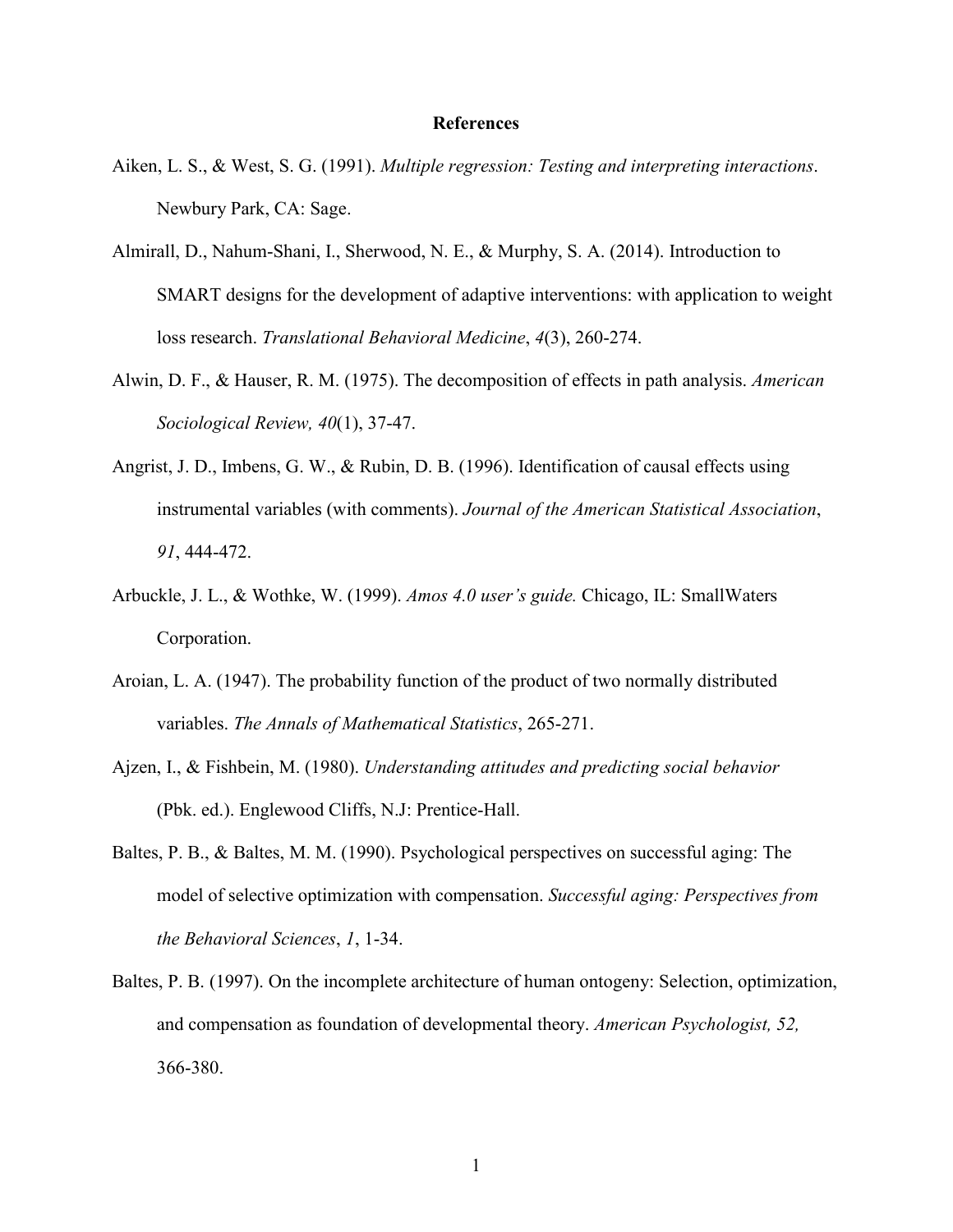- Baraldi, A. N., \*Wurpts, I. C., MacKinnon, D. P., & Lockhart, G. (2015). Evaluating mechanisms of behavior change to inform and evaluate technology-based interventions. In L. Marsch, S. Lord, & J. Dallery (Eds.), *Behavioral Healthcare and Technology: Using Science-based Innovations to Transform Practice* New York, NY: Oxford University Press
- Baron, R. M., & Kenny, D. A. (1986). The moderator-mediator variable distinction in social psychological research: Conceptual, strategic, and statistical considerations. *Journal of Personality and Social Psychology*, *51*, 1173-1182.

Bandura, A. (1977). *Social learning theory*. Englewood Cliffs, NJ: Prentice-Hall.

- Bauer, D. J., Preacher, K. J., & Gil, K. M. (2006). Conceptualizing and testing random indirect effects and moderated mediation in multilevel models: New procedures and recommendations. *Psychological Methods*, *11*, 142-163.
- Bennett, J. A. (2000). Mediator and moderator variables in nursing research: Conceptual and statistical differences. *Research in Nursing and Health*, *23*, 415-420.

Bentler, P. M. (1997). *EQS for Windows (version 5.6)*. Encino, CA: Multivariate Software, Inc.

- Blalock, H. M., Jr. (1979). Measurement and conceptualization problems: The major obstacle to integrating theory and research. *American Sociology Review, 44*, 881-894.
- Bolger, N., & Laurenceau, J-P. (2013). *Intensive longitudinal methods: An introduction to diary and experience sampling research.* Guilford: New York.

Bohannon, J. (2010). Google opens books to new cultural studies. *Science*, *330*, 1600.

Bollen, K. A., & Stine, R. A. (1990). Direct and indirect effects: Classical and bootstrap estimates of variability. *Sociological Methodology, 20*, 115-140.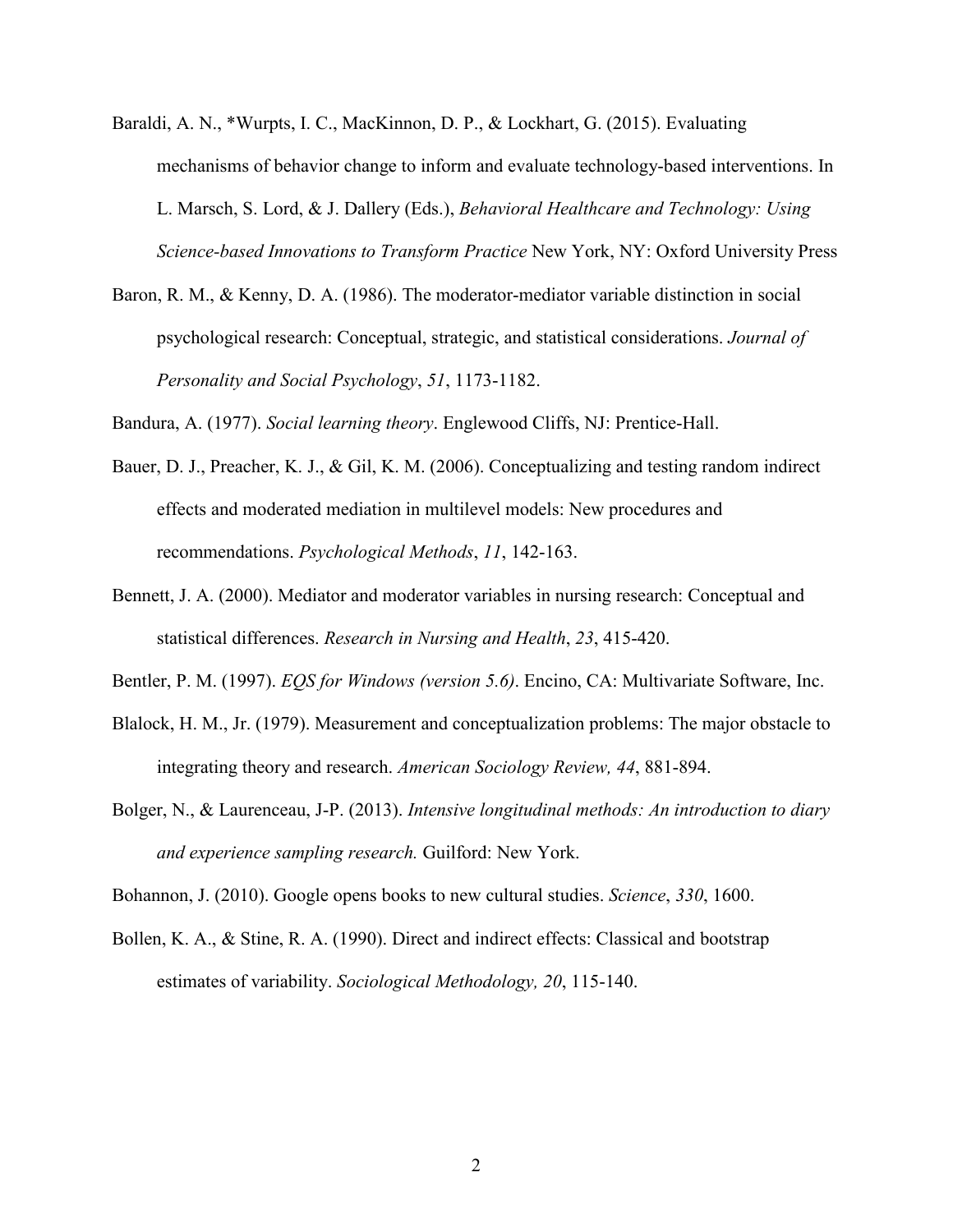- Caffo, B., Chen, S., Stewart, W., Bolla, K., Yousem, D., Davatzikos, C., & Schwartz, B. S. (2008). Are brain volumes based on magnetic resonance imaging mediators of the associations of cumulative lead dose with cognitive function? *American Journal of Epidemiology, 167*(4), 429-437.
- Cheong, J., MacKinnon, D. P., & Khoo, S. T., (2003). Investigation of mediational processes using parallel process latent growth curve modeling. *Structural Equation Modeling*, *10*, 238-262.
- Chen, HT. Theory-driven evaluations. Newbury Park, CA: Sage; 1990.
- Cheung, M. W.-L. (2009). Constructing approximate confidence intervals for parameters with structural equation models. *Structural Equation Modeling*, *16*, 267-294.
- Cicchetti, D., & Rogosch, F. A. (1996). Equifinality and multifinality in developmental psychopathology. *Development and Psychopathology*, *8*, 597-600.
- Clogg, C. C., Petkova, E., & Shihadeh, E. S. (1992). Statistical methods for analyzing collapsibility in regression models. *Journal of Educational Statistics, 17*, 51-74.
- Coffman, D. L. (2011). Estimating causal effects in mediation analysis using propensity scores. *Structural Equation Modeling, 18*, 357-369.
- Coffman, D. L., MacKinnon, D. P., Zhu, Y., & Ghosh, D. (2016). A comparison of potential outcomes approaches for assessing causal mediation. In H. He, P. Wu, & D.-G. Chen (Eds.), *Statistical Causal Inferences and Their Applications in Public Health Research* (pp. 263-293). Springer.
- Cohen, J. (1988). *Statistical power analysis for the behavioral sciences* (2nd ed.). Hillsdale, NJ: Lawrence Erlbaum Associates.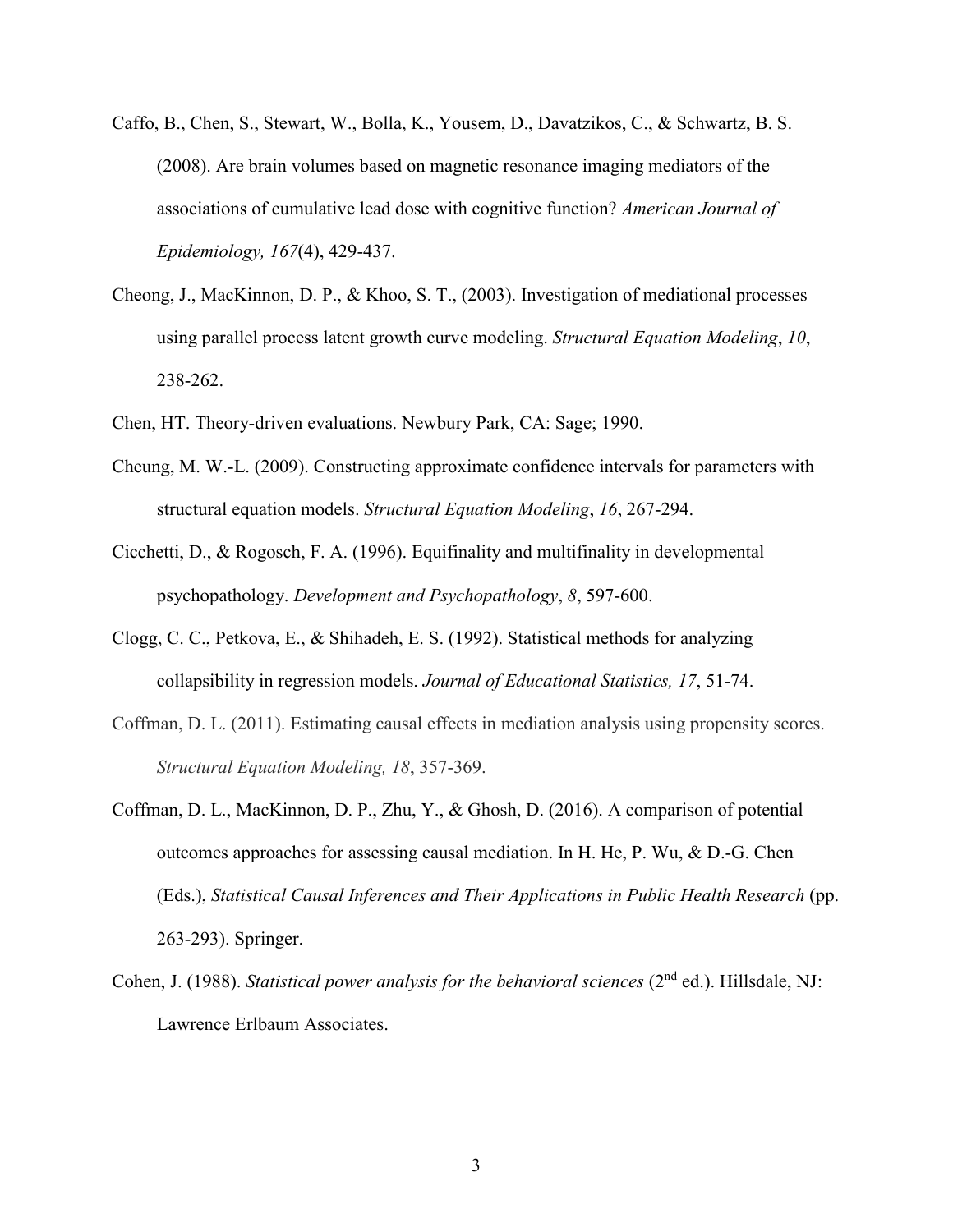- Cole, S. R., & Hernán, M. A. (2008). Constructing inverse probability weights for marginal structural models. *American Journal of Epidemiology*, *168*(6), 656-664.
- Cole, D. A., & Maxwell, S. E. (2003). Testing mediational models with longitudinal data: Questions and tips in the use of structural equation modeling. *Journal of Abnormal Psychology, 112*, 558-577.
- Collins, L. M., & Graham, J. W. (2002). The effect of the timing and spacing of observations in longitudinal studies of tobacco and other drug use: temporal design considerations. *Drug and Alcohol Dependence*, *68*, S85-S96.
- Collins, L. M., & Lanza, S. T. (2010). *Latent class and latent transition analysis: With applications in the social, behavioral, and health sciences.* New York: Wiley
- Cox, M. G., Kisbu-Sakarya, Y., Miočević, M., & MacKinnon, D. P. (2014). Sensitivity plots for confounder bias in the single mediator model. *Evaluation Review*, *37*(5), 405-431. PMCID: PMC Journal - In Process doi: 10.1177/0193841X14524576
- Coxe, S., & MacKinnon, D. P. (2010). Mediation analysis of Poisson distributed count outcomes. *Multivariate Behavioral Research*, *45*(6), 1022. PMCID: PMC Journal - In Process doi: 10.1080/00273171.2010.534375
- Craig, C. C. (1936). On the frequency function of xy. *The Annals of Mathematical Statistics*, *7*(1), 1-15.
- Criqui, M. H., Cowan, L. D., Tyroler, H. A., Bangdiwala, S., Heiss, G., Wallace, R. B., & Cohn, R. (1987). Lipoproteins as mediators for the effects of alcohol consumption and cigarette smoking on cardiovascular mortality: Results from the lipid research clinics follow-up study. *American Journal of Epidemiology, 126*(4), 629-637.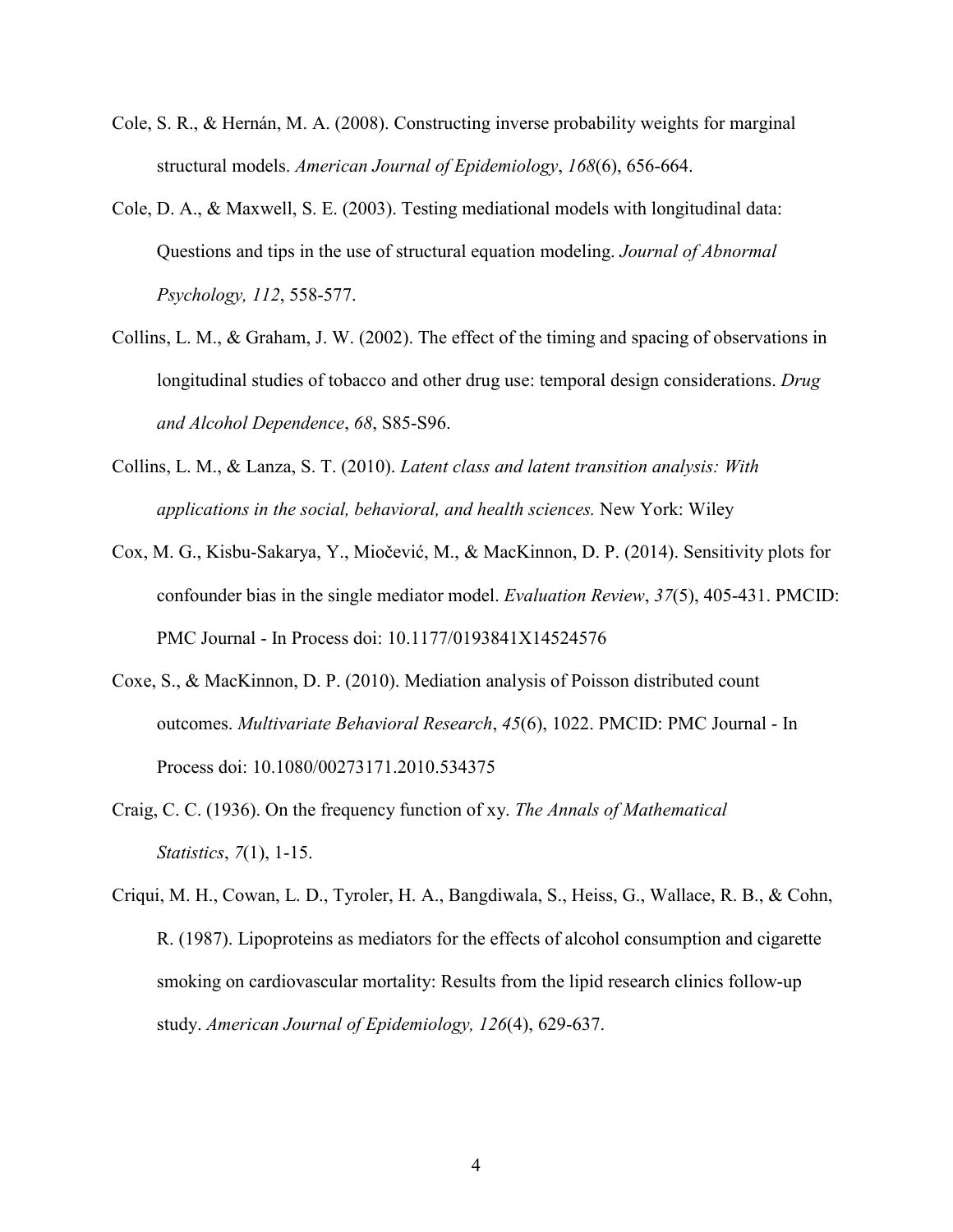- Cronbach, L. J., & Furby, L. (1970). How we should measure "change": Or should we?. *Psychological bulletin*, *74*(1), 68.
- Dodge, K. A., Bates, J. E., & Pettit, G. S. (1990). Mechanisms in the cycle of violence. *Science 250*, 1678–1683.
- Duncan, O. D., Featherman, D. L., & Duncan, B. (1972). *Socioeconomic background and achievement*. New York: Seminar Press.
- Echt, D. S., Liebson, P. R., Mitchell, L. B., Peters, R. W., Obias-Manno, D., Barker, A. H., et al. (1991). Mortality and morbidity in patients receiving encainide, flecainide or placebo. The cardiac arrhythmia suppression trial. *The New England Journal of Medicine, 324*, 781-788.
- Elliot, D. L., Goldberg, L., Duncan, T. E., Kuehl, K. S., Moe, E. L., Breger, R. K., ... & Stevens, V. J. (2004). The PHLAME firefighters' study: feasibility and findings. *American Journal of Health Behavior*, *28*(1), 13-23.
- Elliot, D. L., Goldberg, L., Kuehl, K. S., Moe, E. L., Breger, R. K., & Pickering, M. A. (2007). The PHLAME (Promoting Healthy Lifestyles: Alternative Models' Effects) firefighter study: outcomes of two models of behavior change. *Journal of Occupational and Environmental Medicine*, *49*(2), 204-213.
- Emsley, R. & Liu, H. (2013). PARAMED: Stata module to perform causal mediation analysis using parametric regression models.
- Enders, C. K., Fairchild, A. J., & MacKinnon, D. P. (2013). A Bayesian Approach for Estimating Mediation Effects With Missing Data. *Multivariate Behavioral Research*, *48*(3), 340-369.
- Fairchild, A. J., MacKinnon, D. P., Taborga, M. P., & Taylor, A. B. (2009). *R*<sup>2</sup> effect-size measures for mediation analysis. *Behavior Research Methods*, *41*(2), 486-498.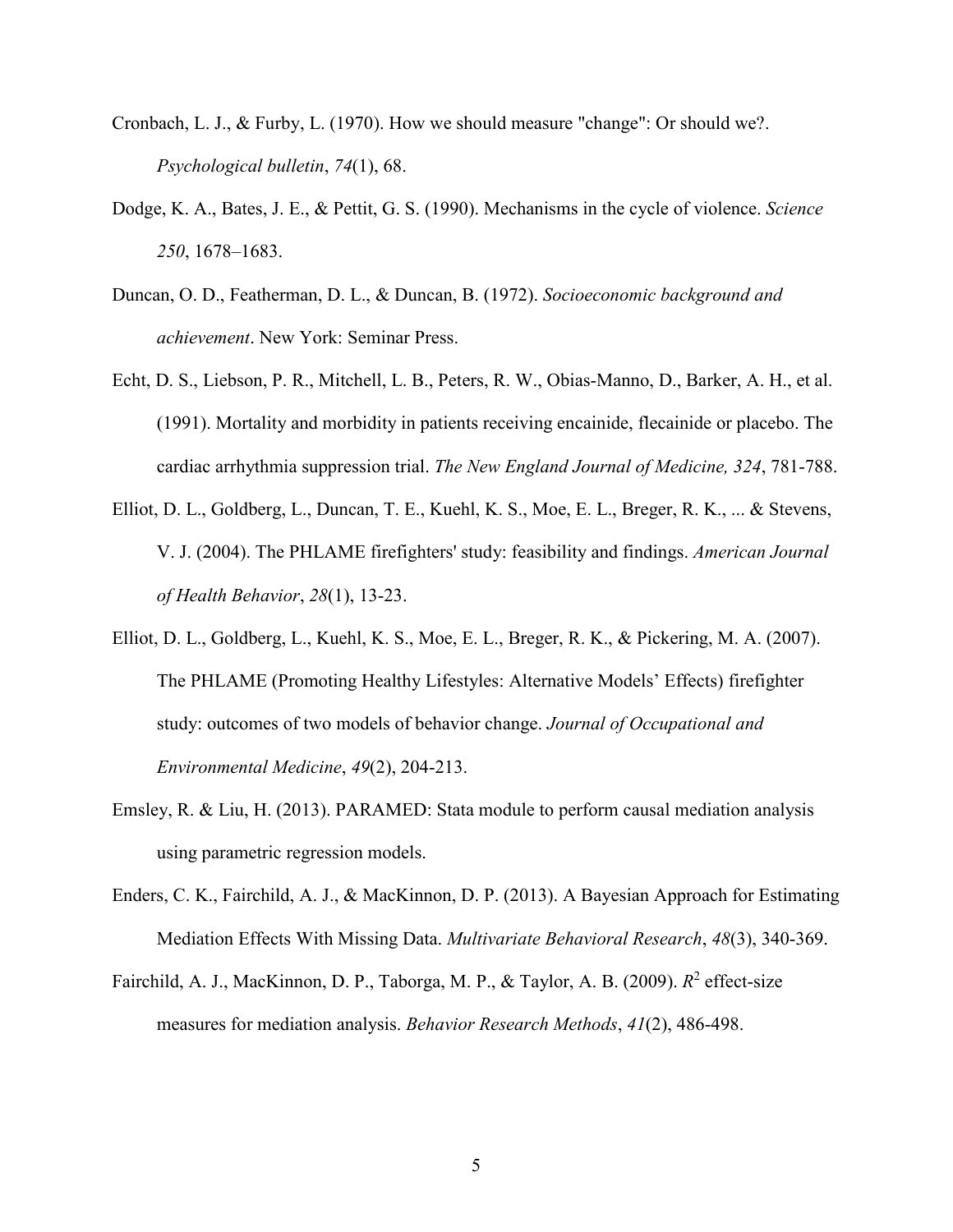- Folmer, H. (1981). Measurement of the effects of regional policy instruments by means of linear structural equation models and panel data. *Environment and Planning A, 13,* 1435-1448.
- Frangakis, C. E., & Rubin, D. B. (2002). Principal stratification in causal inference. *Biometrics, 58,* 140.
- Freedheim, D. K., & Russ, S. W. (1992). Psychotherapy with children. In C. Walker & M. Roberts (Eds.), *Handbook of Clinical Child Psychology* (2nd ed., pp. 765-781). New York: Wiley.
- Fritz, M. S., Cox, M. G., & MacKinnon, D. P. (2015). Increasing statistical power in mediation models without increasing sample size. *Evaluation and the Health Professions, 38*(3), 343-366.
- Fritz, M. S., Kenny, D. A., & MacKinnon, D. P. (2016). The combined effects of measurement error and omitting confounders in the single-mediator model. *Multivariate Behavioral Research, 51*(5), 681-697.
- Fritz, M. S., & MacKinnon, D. P. (2007). Required sample size to detect the mediated effect. *Psychological Science, 18*(3), 233-239.
- Fritz, M. S., Taylor, A. B., & MacKinnon, D. P. (2012). Explanation of two anomalous results in statistical mediation analysis. *Multivariate Behavioral Research*, 47, 61-87.
- Gelfand, L., Baraldi, A., DeRubeis, R., & MacKinnon, D. P. (2016). Considerations for mediation analysis with survival outcomes. *Frontiers in Psychology*.
- Gelman, A., Carlin, J. B., Stern, H. S., & Rubin, D. B. (2003). *Bayesian data analysis*. CRC press.
- Gill, J. (2002). *Bayesian methods: A social and behavioral sciences approach*. CRC press.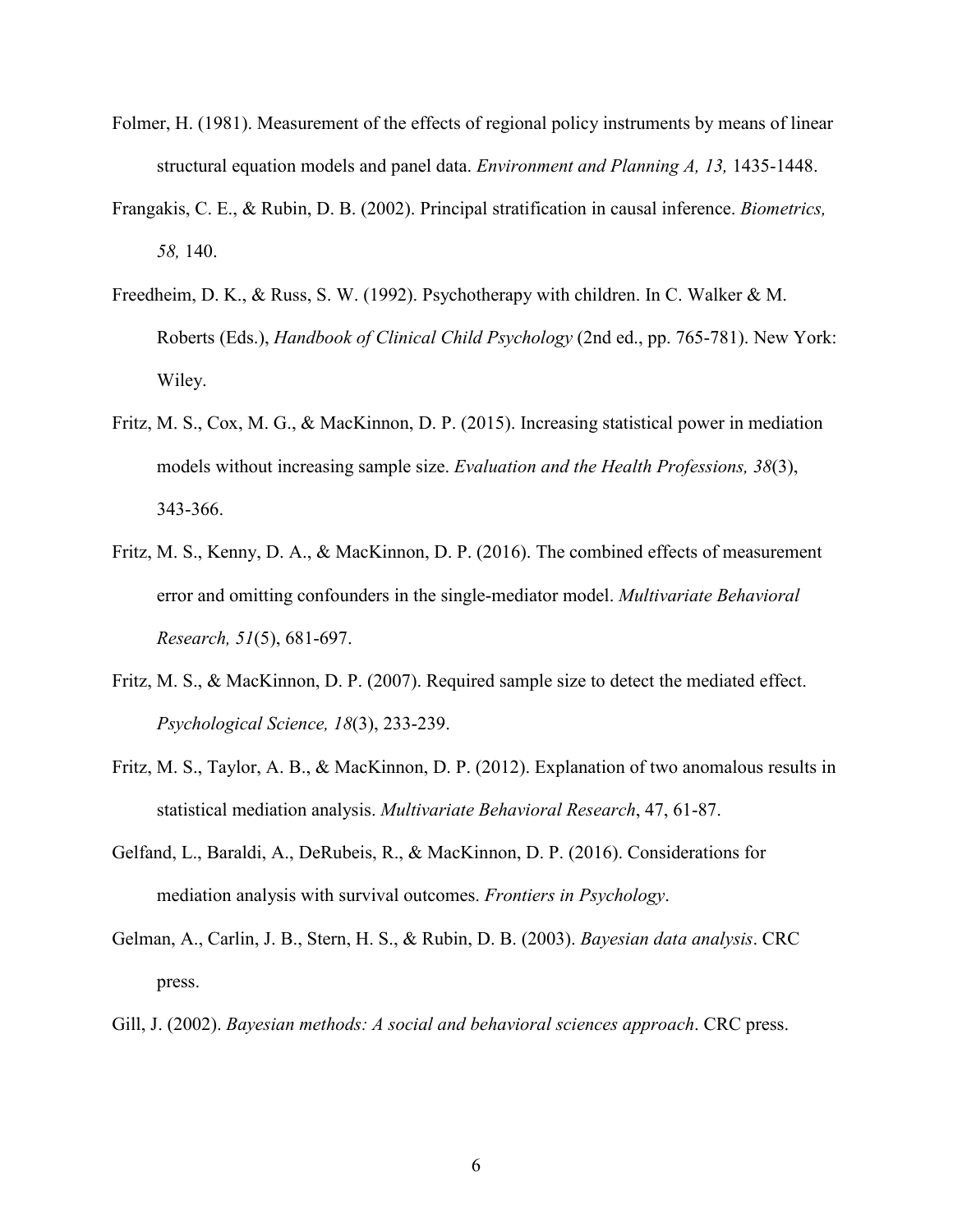- Goldberg, L., Elliot, D., Clarke, G. N., MacKinnon, D. P., Moe, E., Zoref, L., & Lapin, A. (1996). Effects of a multidimensional anabolic steroid prevention intervention: The Adolescents Training and Learning to Avoid Steroids (ATLAS) Program. *JAMA*, *276*(19), 1555-1562.
- Goldsmith, K., Chalder, T., White, P., Sharpe, M., & Pickles, A. (2013). *Exploration of instrumental variable method for estimation of causal mediation effects in the PACE trial of complex treatments for chronic fatigue syndrome.* Presented at the 2013 Causal Mediation Analysis Symposium, Gent, Belgium.
- Goldsmith, K., MacKinnon, D. P., Chalder, T., White, P. D., Sharpe, M., & Pickles, A. (2017). Tutorial: The practical application of longitudinal mediation models. *Psychological Methods*. <http://dx.doi.org/10.1037/met0000154>
- Gollob, H. F., & Reichardt, C. S. (1991). Best methods for the analysis of change: Recent advances, unanswered questions, future directions. In Collins, Linda M. (Ed); Horn, John L. (Ed), (1991). *Best methods for the analysis of change: Recent advances, unanswered questions, future directions*., (pp. 243-259). Washington, DC, US: American Psychological Association.
- Gonzalez, O., & MacKinnon, D. P. (2018). A bifactor approach to model multifaceted constructs in statistical mediation analysis. *Educational and Psychological Measurement*, *78*(1), 5-31. DOI: 10.1177/0013164416673689
- Gonzalez, O., & MacKinnon, D. P. (2020). The measurement of the mediator and its influence on statistical mediation conclusions. *Psychological Methods*.
- Greenland, S., & Morgenstern, H. (2001). Confounding in health research. *Annual Review of Public Health*, *22*, 189-212.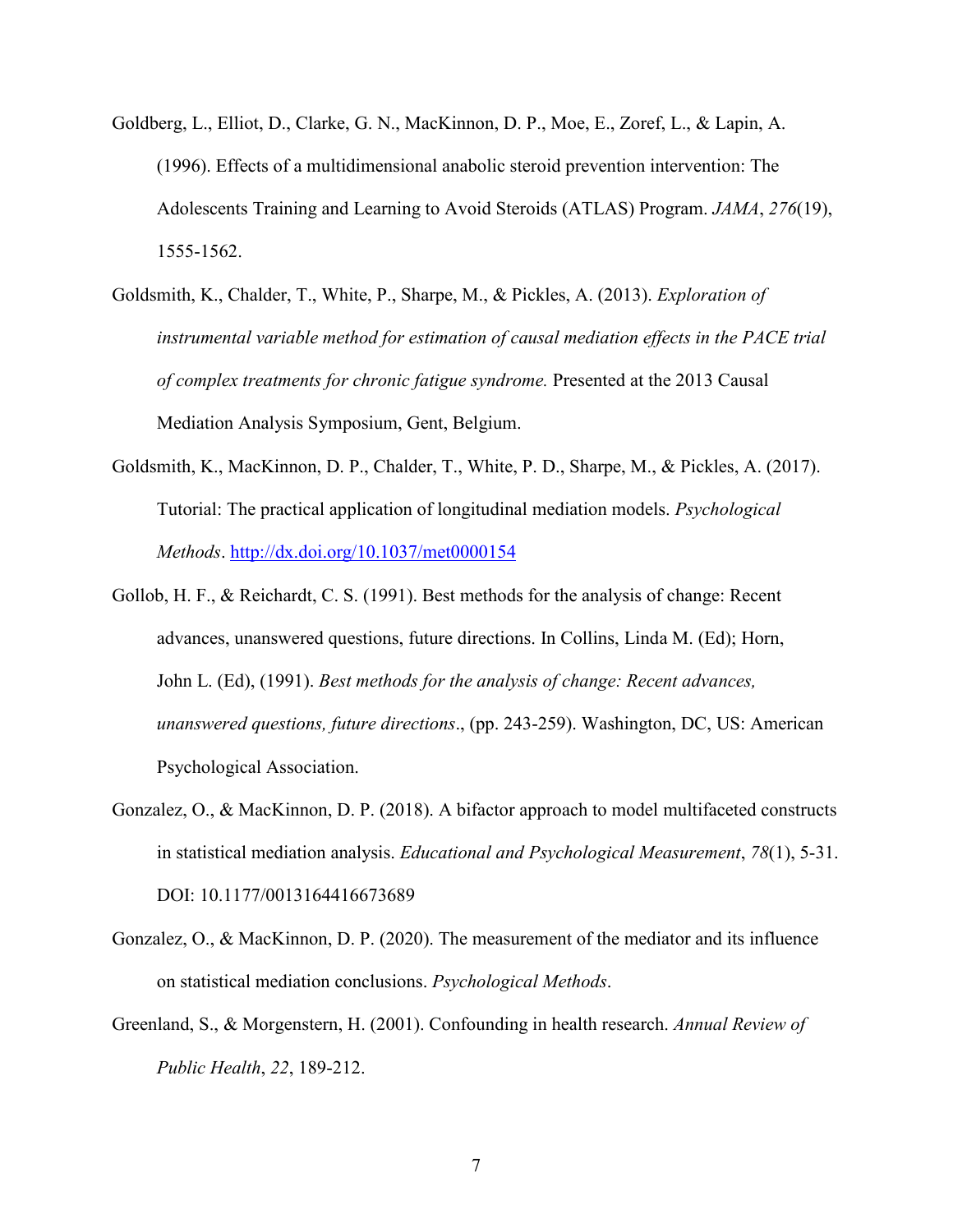- Harris, M. J., & Rosenthal, R. (1985). Mediation of interpersonal expectancy effects: 31 metaanalyses. *Psychological Bulletin*, *97*(3), 363-386.
- Hernán M. A., Robins J. M. (2019). Causal Inference: What If. Boca Raton: Chapman & Hall/CRC.
- Hill, A. B. (1971). *Principles of medical statistics* (9<sup>th</sup> ed.). New York: Oxford.
- Hinshaw, S. P. (2002). Intervention research, theoretical mechanisms, and causal processes related to externalizing behavior patterns. *Development and Psychopathology*, *14*, 789-818.
- Holland, P. W. (1986). Statistics and causal inference (with comments). *Journal of the American Statistical Association, 81*, 945-970.
- Holland, P. W. (1988). Causal inference, path analysis and recursive structural equations models (with discussion). In C. Clogg (Ed.), *Sociological Methodology* (pp. 449 – 484). Washington, DC: American Sociological Association.
- Hollon, S. D., Evans, M. D., & DeRubeis, R., J. (1990). Cognitive mediation of relapse prevention following treatment for depression: Implications of differential risk. In R. E. Ingram (Ed.), *Contemporary psychological approaches to depression: theory, research, and treatment* (pp. 117-136). New York: Plenum.
- Hong, G. (2015). *Causality in a Social World: Moderation, Mediation and Spill-over.*
- Horst, P. (1941). The role of predictor variables which are independent of the criterion. *Social Science Research Council Bulletin*, *48*, 431-436.
- Horvitz, D. G., & Thompson, D. J. (1952). A generalization of sampling without replacement from a finite universe. *Journal of the American Statistical Association*, *47*(260), 663-685.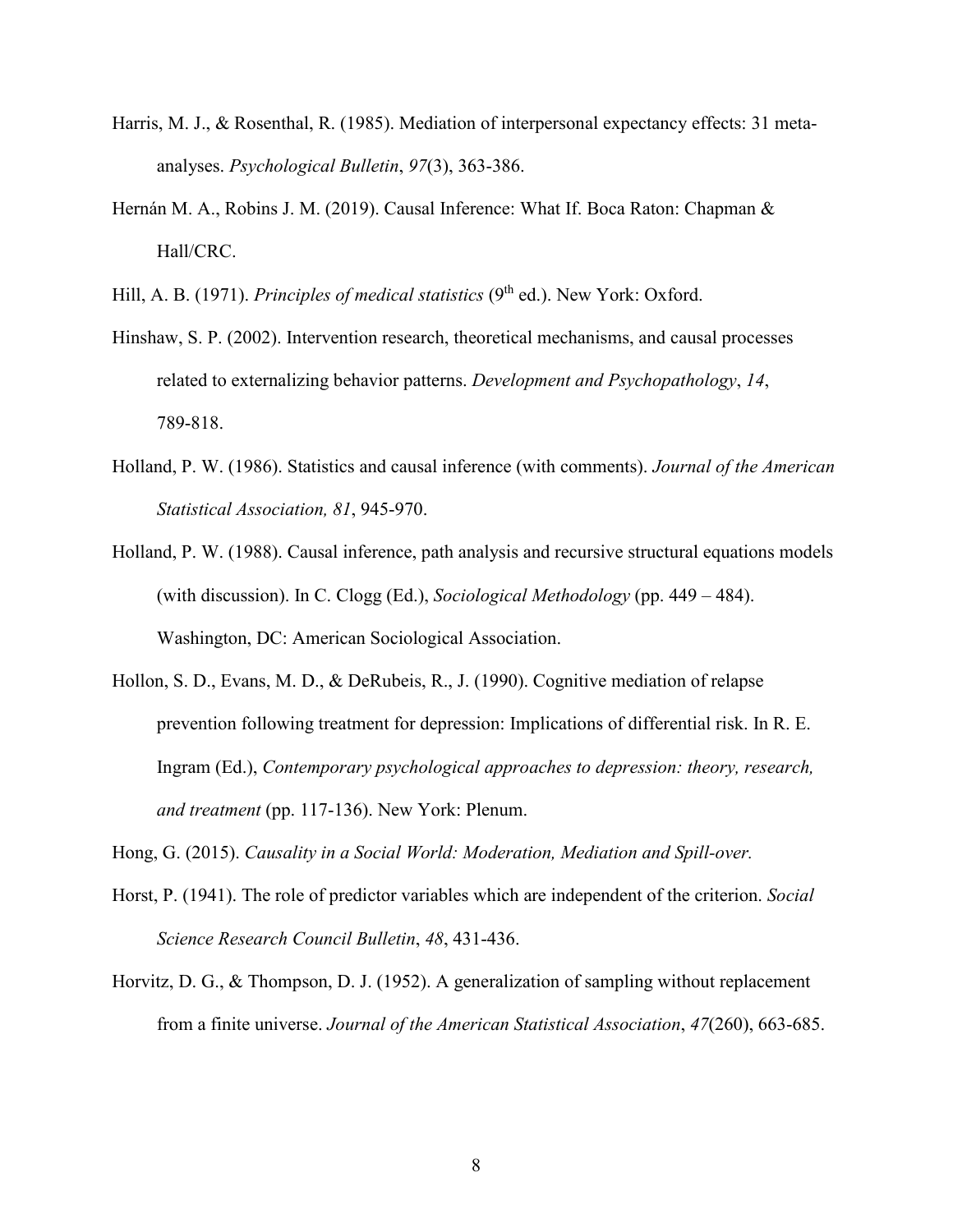- Howe, G. W., Reiss, D., & Yuh, J. (2002). Can prevention trials test theories of etiology? *Development and Psychopathology*, *14*, 673-694.
- Hsiao, Y-Y, Kruger, E. S., Van Horn, M. L., Tofighi, D., MacKinnon, D. P., Witkiewitz, K. (in press). Latent class mediation: A comparison of three approaches. *Multivariate Behavioral Research*.
- Hsiao, Y-Y., Tofighi, D., Kruger, E. S., Van Horn, M. L., MacKinnon, D. P., & Witkiewitz, K. (2018). The (Lack of) replication of self-reported mindfulness as a mechanism of change in mindfulness-based relapse prevention for substance use disorders. *Mindfulness*.
- Huang, S., MacKinnon, D. P., Perrino, T., Gallo, C., Cruden, G., & Brown, H. C. (2016). A statistical method for synthesizing mediation analyses using product of coefficient approach across multiple trials. *Statistical Methods and Applications*, *25*(4), 565-579.
- Hyman, H. H. (1955). *Survey design and analysis: Principles, cases, and procedures.* Glencoe, IL: Free Press.
- Imai, K., Keele, L., & Tingley, D. (2010). A general approach to causal mediation analysis. *Psychological Methods, 15*, 309-334.

Jackman, S. (2009). *Bayesian analysis for the social sciences*. Chichester, UK: Wiley.

- James, L. R., & Brett, J. M. (1984). Mediators, moderators, and tests for mediation. *Journal of Applied Psychology, 69,* 307-321.
- Jöreskog, K. G. (1974). Analyzing psychological data by structural analysis of covariance matrices. In: *Contemporary developments in mathematical psychology* - Volume II, W.H. Freeman Co., San Francisco
- Jöreskog, K. G., & Sörbom, D. (2001). *LISREL (Version 8.5)*. Chicago, IL: Scientific Software International, Inc.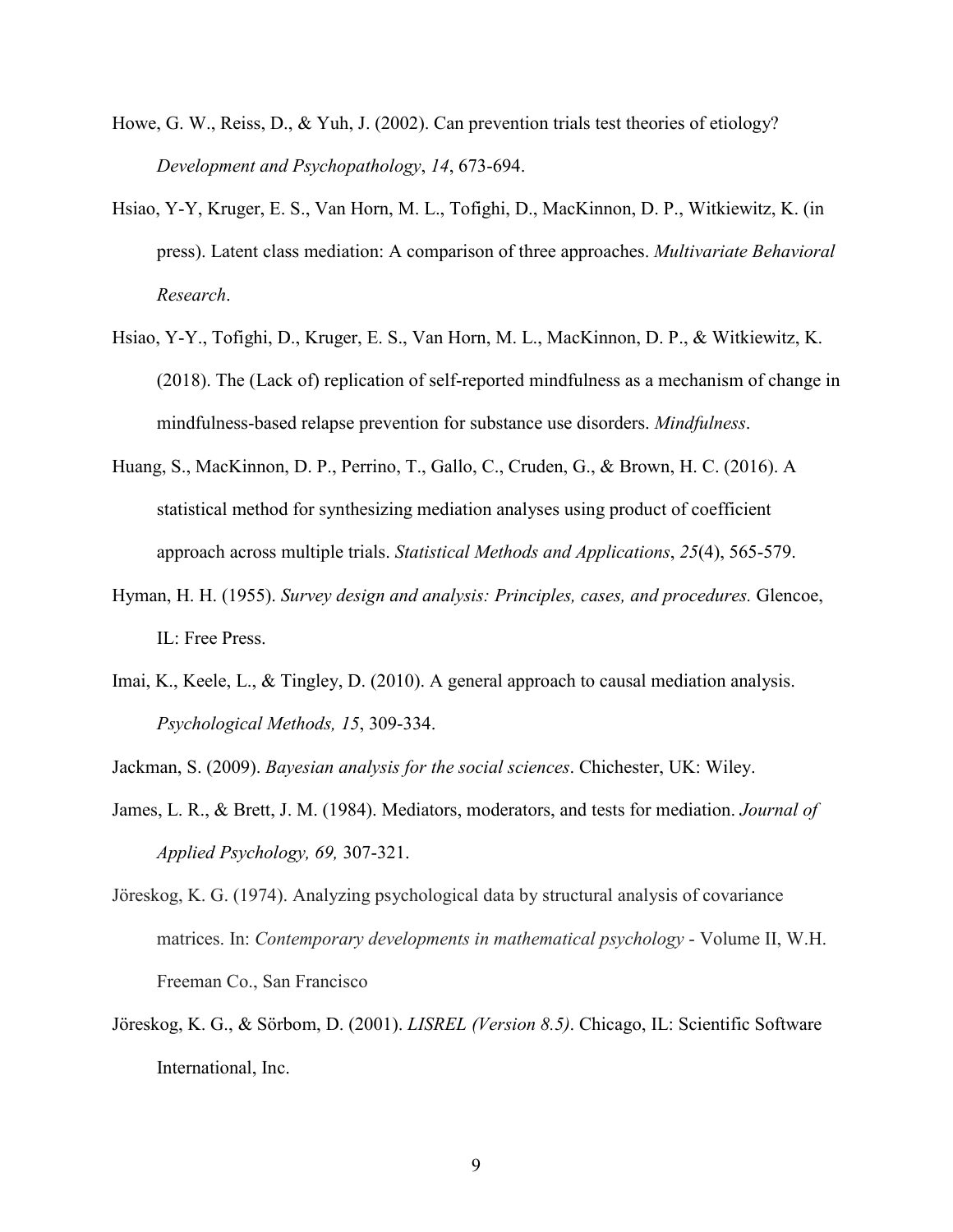- Judd, C. M., & Kenny, D. A. (1981a). *Estimating the effects of social interventions*. Cambridge, England: Cambridge University Press.
- Judd, C. M., & Kenny, D. A. (1981b). Process analysis: Estimating mediation in treatment evaluations. *Evaluation Review, 5,* 602-619.
- Kenny, D. A., Bolger, N., & Korchmaros, J. D. (2003). Lower level mediation in multilevel models. *Psychological Methods*, *8*, 115-128.
- Kenny, D. A., Kashy, D. A., & Bolger, N. (1998). Data analysis in social psychology. In D. T. Gilbert, S. T. Fiske & G. Lindzey (Eds.), *The handbook of social psychology* (4th ed., Vol. 1, pp. 233-265). New York: Oxford University Press.
- Kisbu-Sakarya, Y., MacKinnon, D. P., & Aiken, L. S. (2013). A Monte Carlo comparison study of the power of the analysis of covariance, simple difference, and residual change scores in testing two-wave data. *Educational and Psychological Measurement, 73*(1), 47-62. PMCID: PMC Journal - In Process doi: 10.1177/0013164412450574
- Kisbu-Sakarya, Y., MacKinnon, D. P., & Miočević, M. (2014). The distribution of the product explains normal theory mediation confidence interval estimation. *Multivariate Behavioral Research*, *49*(3), 261-268. PMCID: PMC Journal - In Process doi: 10.1080/00273171.2014.903162
- Kraemer, H. C., Wilson, T., Fairburn, C. G., & Agras, W. S. (2002). Mediators and moderators of treatment effects in randomized clinical trials. *Archives of General Psychiatry*, *59*, 877-883.
- Krantz, D. H. (1999). The null hypothesis testing controversy in psychology. *Journal of the American Statistical Association, 94,* 1372-1381.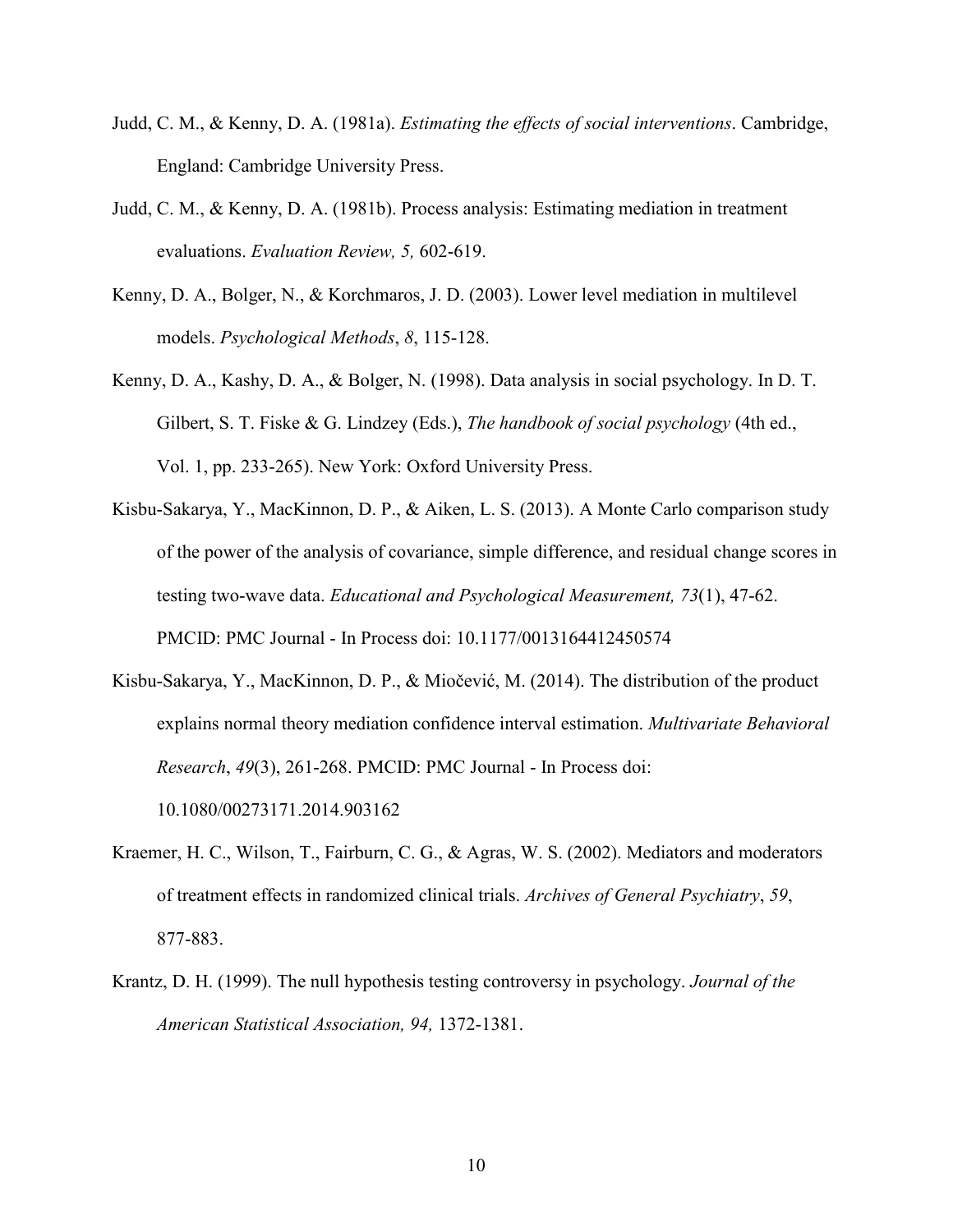- Krull, J. L., Cheong, J., Fritz, M. S., & MacKinnon, D. P. (2016). Moderation and mediation in interindividual longitudinal analysis. In D. Cicchetti (Ed*.), Developmental Psychopathology*, (3rd ed., Vol. 1). New York, NY: Wiley.
- Krull, J. L., & MacKinnon, D. P. (1999). Multilevel mediation modeling in group-based intervention studies. *Evaluation Review*, *23*(4), 418-444.
- Krull, J. L., & MacKinnon, D. P. (2001). Multilevel modeling of individual and group level mediated effects. *Multivariate Behavioral Research, 36*(2), 249-277.

Last, J. M. (1988). *A dictionary of epidemiology* (2<sup>nd</sup> ed.). New York: Oxford University Press.

- Lazarsfeld, P. F. (1955). Interpretation of statistical relations as a research operation. In P. F. Lazarsfeld & M. Rosenberg (Eds.), *The language of social research: A reader in the methodology of social research* (pp. 115-125). Glencoe, IL: Free Press.
- Lipsey, M. W. Theory as method: Small theories of treatments. In: Sechrest, LB.; Scott, AG., editors, *Understanding causes and generalizing about them: New directions for program evaluation*. San Francisco: Jossey-Bass; 1993. p. 5-38.
- Lynch, K. (2009, June). *Mediation methods in alcohol continuing care*. Presented at the 5<sup>th</sup> Annual Pre-Conference Satellite Meeting on Research on Mechanisms of Behavior Change: Focus on Methods. San Diego, CA.
- Lockwood, C. M., & MacKinnon, D. P. (1998). Bootstrapping the standard error of the mediated effect. In *Proceedings of the Twenty-third Annual SAS Users Group International Conference* (pp. 997-1002). Cary, NC: SAS Institute, Inc.
- Lomnicki, Z. A. (1967). On the distribution of products of random variables. *Journal of the Royal Statistical Society. Series B (Methodological)*, 513-524.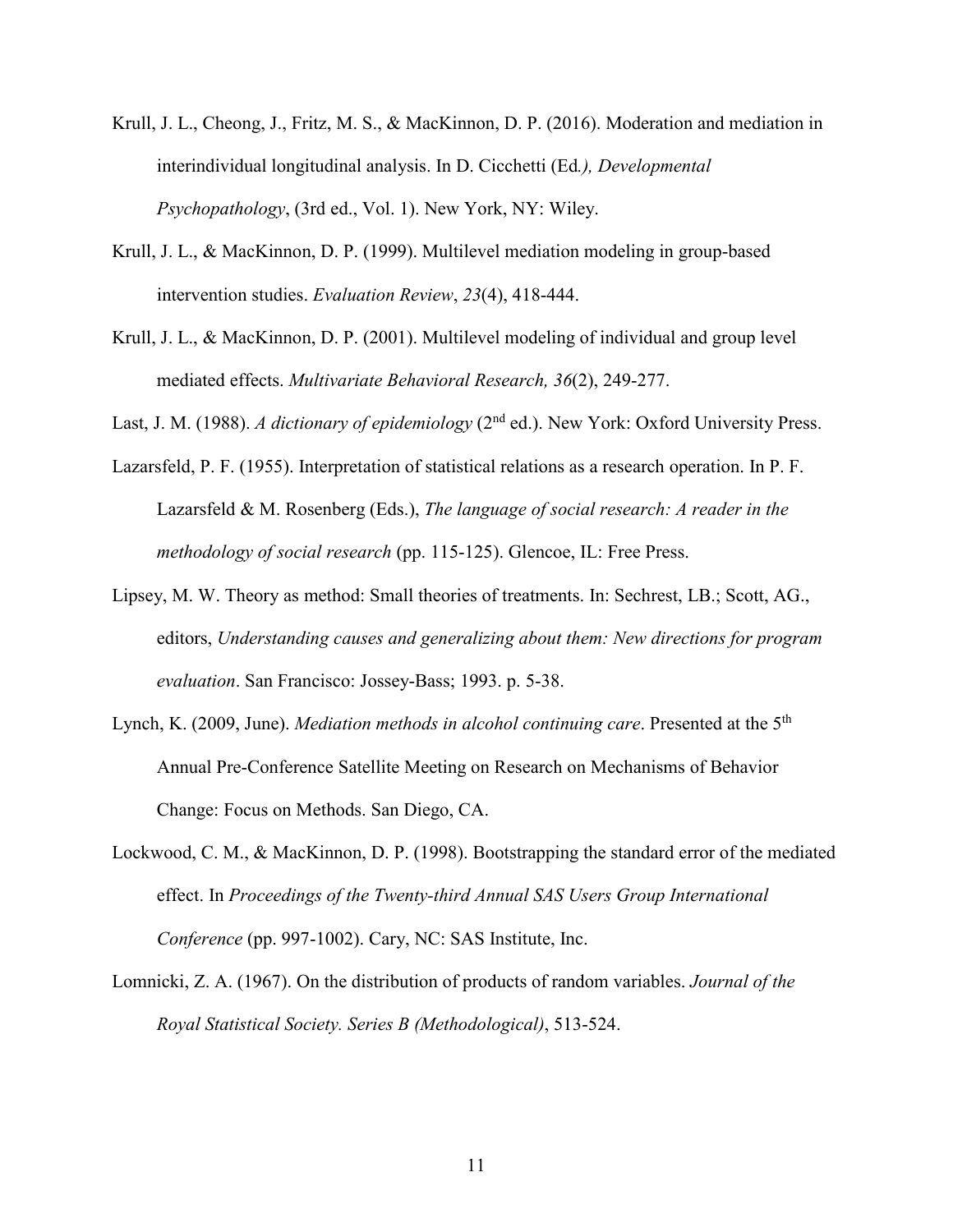- MacKinnon, D. P. (1994). Analysis of mediating variables in prevention and intervention studies. In L. Beatty and A. Cezares (Eds.), *Scientific methods in prevention research* (National Institute on Drug Abuse, Monograph #I 39, DHHS Publication No. 94-363 1. pp. 127-153). Washington, DC: U.S. Government Printing Office.
- MacKinnon, D. P. (2000). Contrasts in multiple mediator models. In J. Rose, L. Chassin, C. C. Presson, & S. J. Sherman (Eds.), *Multivariate applications in substance use research: New methods for new questions* (pp. 141-160). Mahwah, NJ: Erlbaum.
- Mackinnon, D., Lockwood, C., Hoffman, J., West, S., & Sheets, V. (2002). A Comparison of Methods to Test Mediation and Other Intervening Variable Effects. *Psychological Methods*, *7*(1), 83–104.
- Mackinnon, D., Lockwood, C., & Williams, J. (2004). Confidence Limits for the Indirect Effect: Distribution of the Product and Resampling Methods. *Multivariate Behavioral Research*, *39*(1), 99–128.
- MacKinnon, D. P. (2011). Integrating mediators and moderators in research design. *Research on Social Work Practice*, *21*(6), 675-681. PMCID: PMC3366634 doi: 10.1177/1049731511414148

MacKinnon, D. P. (2008). *Introduction to statistical mediation analysis*. Mahwah, NJ: Erlbaum.

- MacKinnon, D. P. (Second Edition: in preparation). *Introduction to statistical mediation analysis*. Mahwah, NJ: Lawrence Erlbaum Associates.
- MacKinnon, D. P. (2013). [Peer commentary on the paper "Experimental designs for identifying causal mechanisms" by K. Imai, D. Tingley, and T. Yamamoto]. *Journal of the Royal Statistical Society A*, *176*, 5-51. DOI: 10.1111/j.1467-985X.2012.01032.x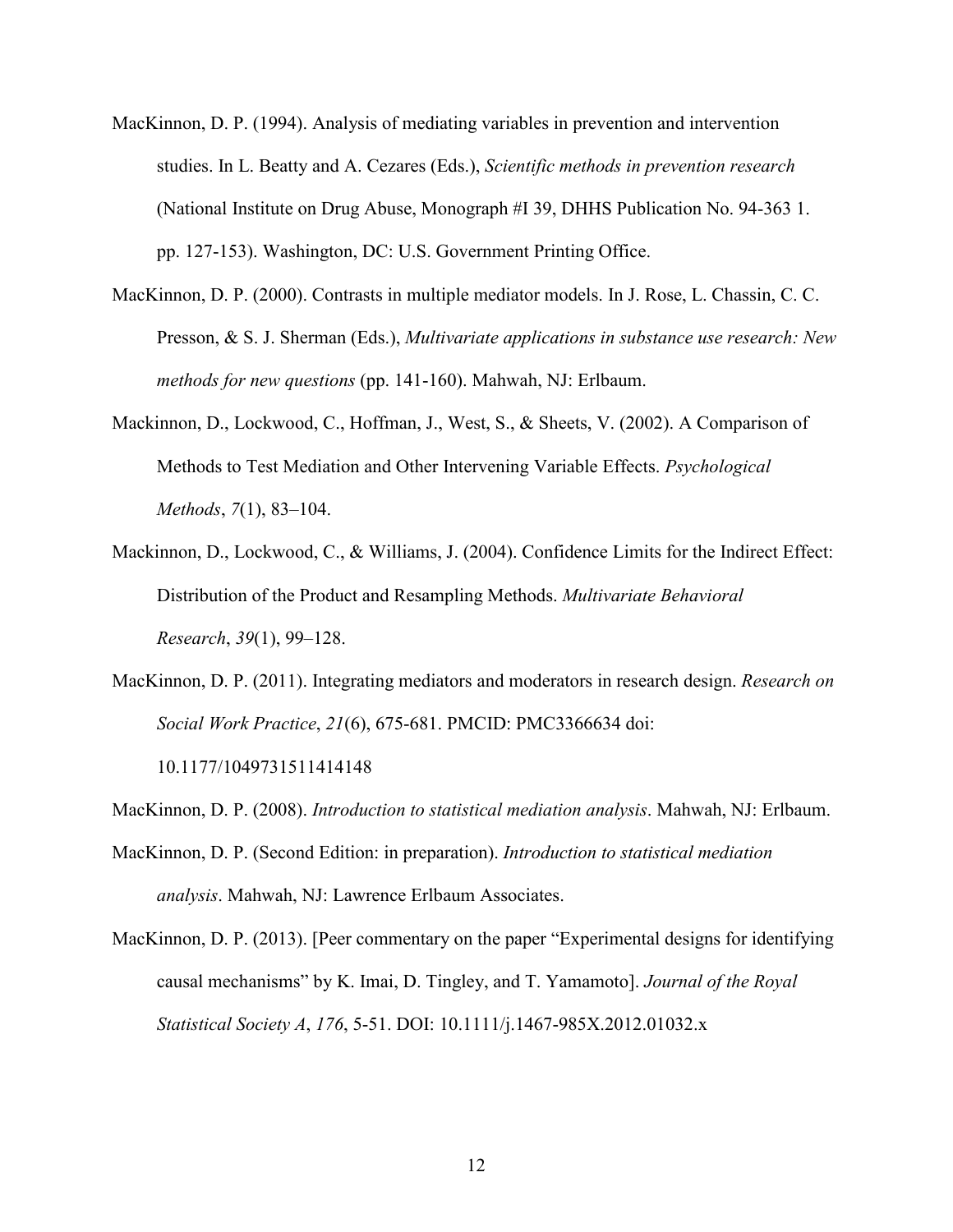- MacKinnon, D. P., Coxe, S., & Baraldi, A. N. (2012). Guidelines for the investigation of mediating variables in business research. *Journal of Business and Psychology, 27*(1), 1-14. PMCID: PMC4165346 doi: 10.1007/s10869-011-9248-z
- MacKinnon, D. P., & Cox, M. C. (2012). Commentary on "Mediation analysis and categorical variables: The final frontier" by Dawn Iacobucci [Peer commentary on "Mediation analysis and categorical variables: The final frontier" by D. Iacobucci]. *Journal of Consumer Psychology, 22*(4), 600. PMCID: PMC3501728 doi: 10.1016/j.jcps.2012.03.009
- MacKinnon, D. P., Cox, M. G., Miocevic, M., & Kisbu-Sakarya, Y. (2012, March). *Methods to assess confounder bias applied to an anabolic steroid prevention program.* Paper presented at the Frontiers in Causal Inference Conference, Harvard University.
- MacKinnon, D. P., & Dwyer, J. H. (1993). Estimating mediated effects in prevention studies. *Evaluation Review*, 17(2), 144-158.
- MacKinnon, D. P., Fairchild, A. J., Fritz, M. S. (2007). Mediation analysis. *Annual Review of Psychology*, *58*, 593 -614.
- MacKinnon, D. P., Fairchild, A. J., Yoon, M., & Ryu, E. (2007). Evaluation of the proportion mediated effect size measure of mediation. *Unpublished manuscript*.
- MacKinnon, D. P., Fritz, M. S., Williams, J., & Lockwood, C. M. (2007). Distribution of the product confidence limits for the indirect effect: Program PRODCLIN. *Behavior Research Methods, 39*, 384-389.
- MacKinnon, D. P., Goldberg, L., Clarke, G. N., Elliot, D. L., Cheong, J., Lapin, A., ... & Krull, J. L. (2001). Mediating mechanisms in a program to reduce intentions to use anabolic steroids and improve exercise self-efficacy and dietary behavior. *Prevention Science*, *2*(1), 15-28.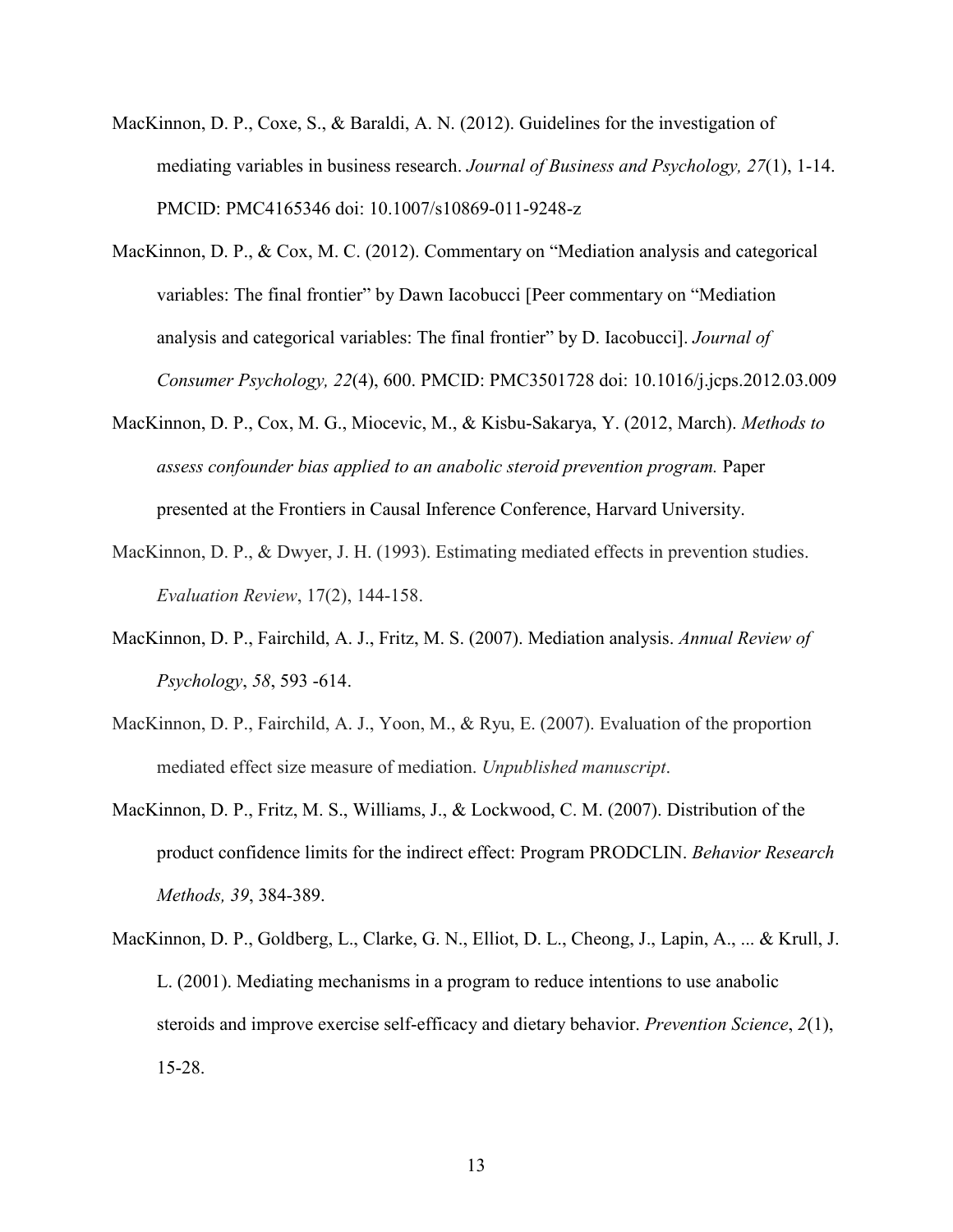- MacKinnon, D. P., Johnson, C. A., Pentz, M. A., Dwyer, J. H., Hansen, W. B., Flay, B. R., & Wang, E. (1991). Mediating mechanisms in a school-based drug prevention program: One year effects of the Midwestern Prevention Project. *Health Psychology*, *10*(3), 164-172.
- MacKinnon, D. P., Lockwood, C. M., Brown, C. H., & Hoffman, J. M. (2007). The intermediate endpoint effect in logistic and probit regression. *Clinical Trials, 4*, 499-513.
- MacKinnon, D. P., Lockwood, C. M., Hoffman, J. M., West, S. G., & Sheets, V. (2002). A comparison of methods to test mediated and other intervening variable effects. *Psychological Methods*, *7*(1), 83-104.
- MacKinnon, D. P., Lockwood C. M., & Williams, J. (2004). Confidence limits for the indirect effect: Distribution of the product and resampling methods. *Multivariate Behavioral Research*, *39*, 99-128.
- MacKinnon, D. P., Krull, J. L., & Lockwood, C. M. (2000). Equivalence of the mediation, confounding, and suppression effect. *Prevention Science, 1*(4), 173-181.
- MacKinnon, D. P., & Luecken, L. J. (2011). Statistical analysis for identifying mediating variables in public health dentistry interventions. *Journal of Public Health Dentistry, 71*(s1), S37-S46. PMCID: PMC3366631 doi: 10.1111/j.1752- 7325.2011.00252.x
- MacKinnon, D. P., & Pirlott, A. G. (2015). Statistical approaches for enhancing causal interpretation of the *M* to *Y* relation in mediation analysis. *Personality and Social Psychology Review, 19*(1), 30-43.
- MacKinnon, D. P., \*Taborga, M. P., & \*Morgan-Lopez, A. A. (2002). Mediation designs for tobacco prevention research. *Drug and Alcohol Dependence*, *68*, S69-S83.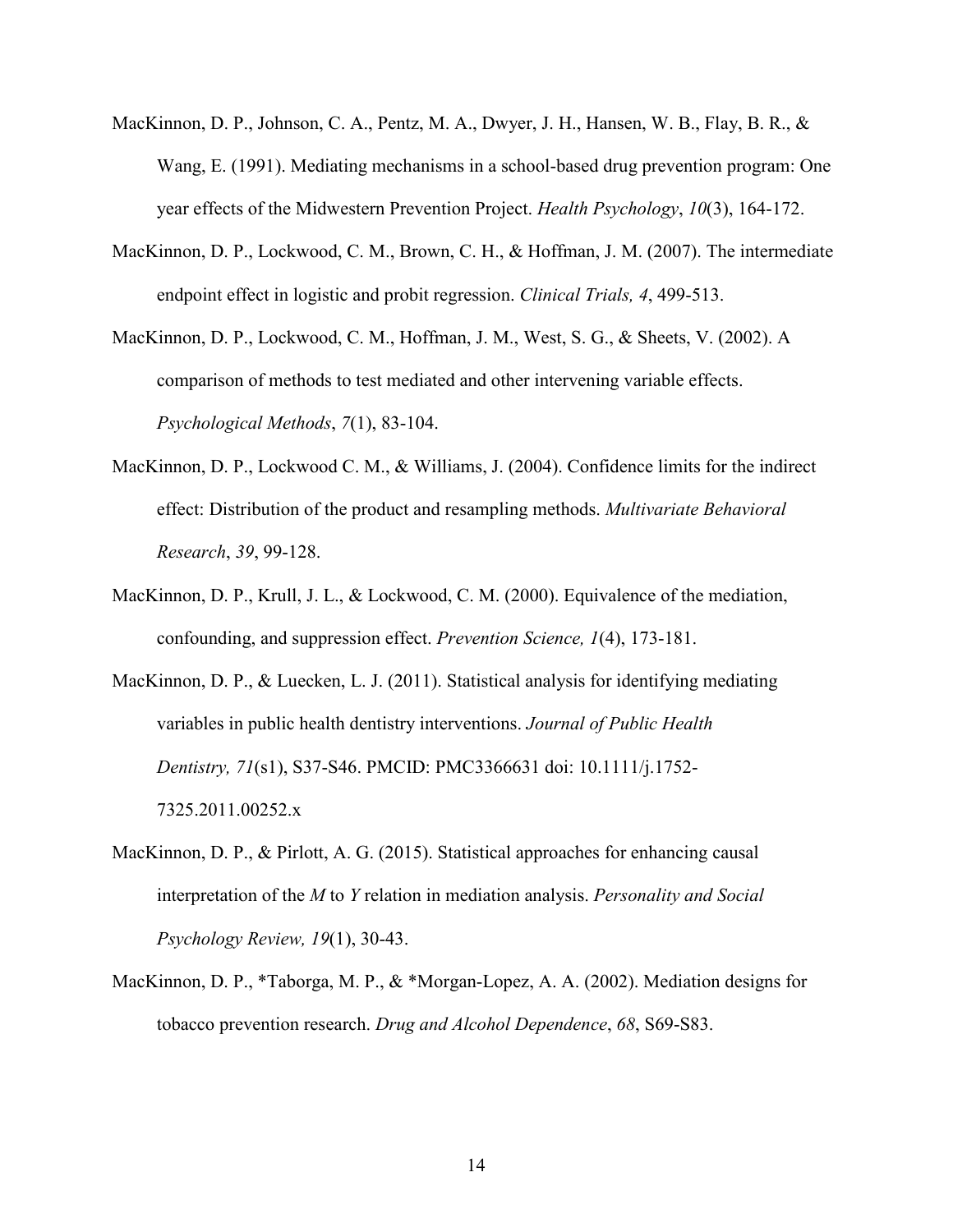- MacKinnon, D. P., & Valente, M. J. (2014). Mediation from multilevel to structural equation modeling. *Annals of Nutrition and Metabolism, 65*, 196-202. PMCID: PMC Journal - In Process doi: 10.1159/000362505
- MacKinnon, D. P.,Valente, M. J., & Gonzalez, O. J. (2020). The Correspondence between causal and traditional mediation analysis: The link is the mediator by treatment interaction. *Prevention Science*, *21*, 147-157.
- MacKinnon, D. P., Valente, M. J., & Wurpts, I. C. (2018). Benchmark validation of statistical mediation analysis: Application to imagery and memory theory. Psychological Methods. <http://dx.doi.org/10.1037/met0000174> McGuire, W. J. (1968). Personality and susceptibility to social influence. *Handbook of Personality Theory and Research*, *2*, 1130-1187.
- MacKinnon, D. P., Warsi, G., & Dwyer, J. H. (1995). A simulation study of mediated effect measures. *Multivariate Behavioral Research, 30*, 41-62.
- MacKinnon, D. P., Weber, M. D., & Pentz, M. A. (1989). How do school-based drug prevention programs work and for whom? *Drugs and Society*, *3*, 125-143.
- McGuigan, K., & Langholz, B. (1988)*. A note on testing mediation paths using ordinary leastsquares regression.* Unpublished note.
- Manly, B. F. J. (1997). *Randomization and Monte Carlo methods in biology* (2nd ed.). London: Chapman and Hall.
- Mark, M. M. (1986). Validity typologies and the logic and practice of quasi-experimentation. In W. M. K. Trochim (Ed.), *Advances in quasi-experimental design and analysis* (pp. 47-66). San Francisco: Jossey-Bass.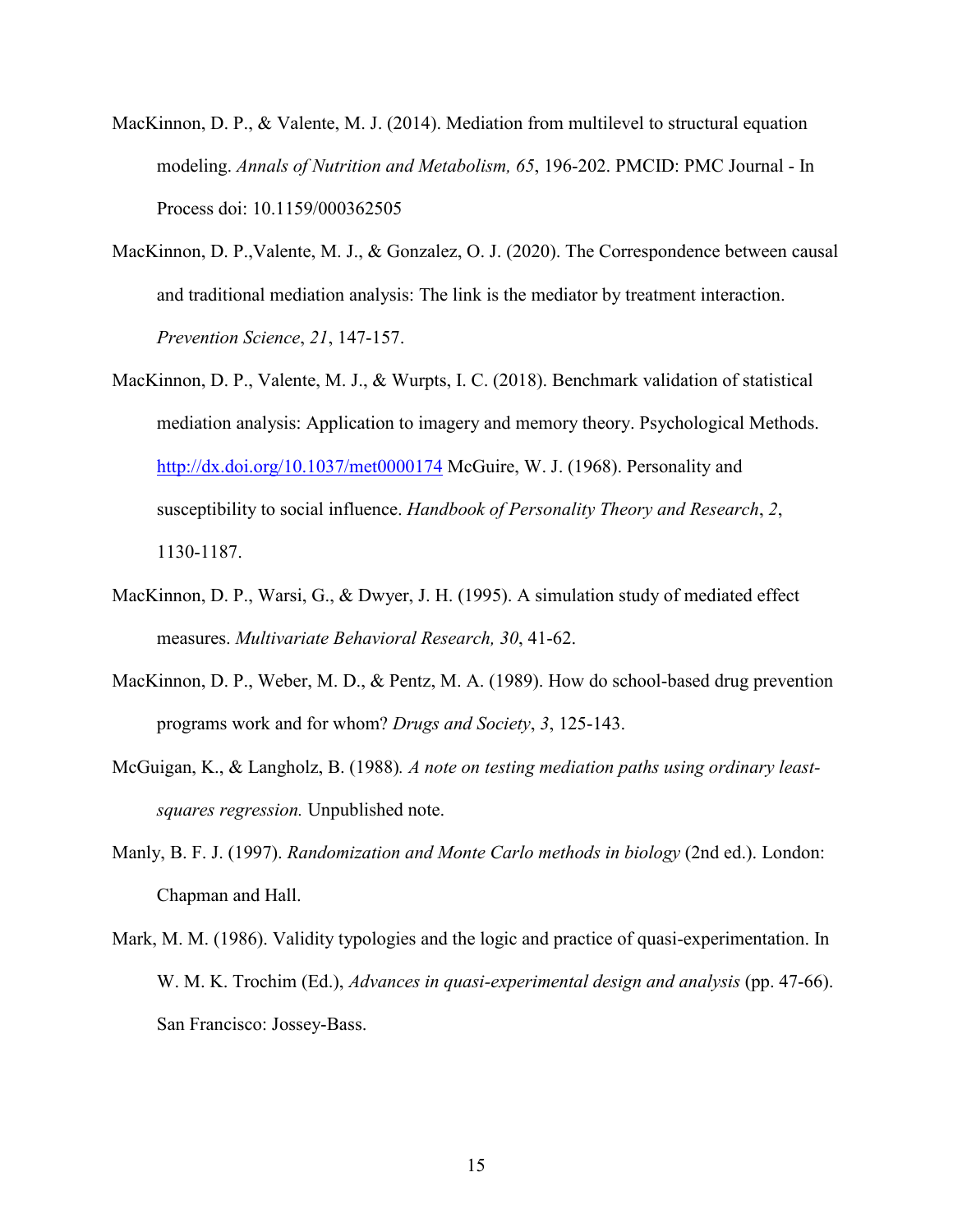- Mark, M. M. (1990). From program theory to tests of program theory. *New Directions for Program Evaluation, 47,* 37-51. doi: 10.1002/ev.1553
- Marsh, H. W. (1993). The effects of participation in sport during the last two years of high school. *Sociology of Sport Journal*, *10*(1), 18-43.
- Masten, A. S., & Cicchetti, D., (2010). Developmental cascades. *Development and Psychopathology*, *22*, 491-495.
- Mason, W. A., Kosterman, R., Haggerty, K. P., Hawkins, J. D., Redmond, C., Spoth, R. L., et al. (2009). Gender moderation and social development mediation of the effect of familyfocused substance use preventive intervention on young adult alcohol abuse. *Addictive Behaviors, 34,* 599-605.
- Mauro, R. (1990). Understanding L.O.V.E. (left out variables error): A method for estimating effects of omitted variables. *Psychological Bulletin, 108*, 314-329.
- Maxwell, S. E., & Cole, D. A. (2007). Bias in cross-sectional analyses of longitudinal mediation. *Psychological Methods*, *12*(1), 23.
- McArdle, J. J. (2001). A latent difference score approach to longitudinal dynamic structural analysis. In R. Cudeck, S. du Toit, & D. Sörbom (Eds.) *Structural equation modeling: Present and future. A festschrift in honor of Karl Jöreskog (pp. 341-380). Lincolnwood,* IL: Scientific Software International.
- Mccarthy, D. E., Piasecki, T. M., Lawrence, D. L., Jorenby, D. E., Shiffman, S., & Baker, T. B. (2008). Psychological mediators of bupropion sustained-release treatment for smoking cessation. *Addiction, 103*(9), 1521-1533.
- McDonald, R. P. (1997). Haldane's lungs: A case study in path analysis. *Multivariate Behavioral Research, 32,* 1-38.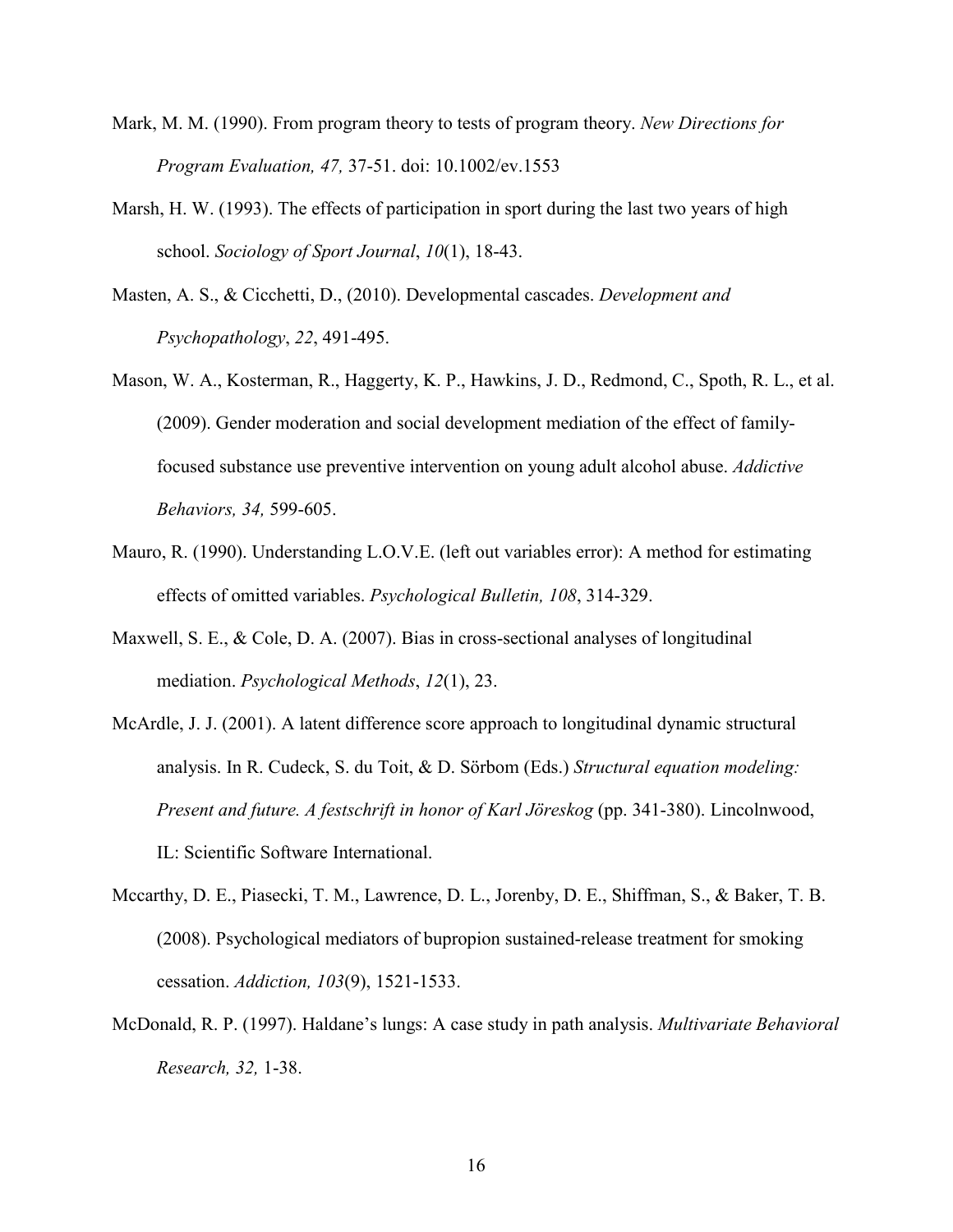- Meinert, C. L. (with Tonascia, S.) (1986). *Clinical trials: Design, conduct, and analysis* (Monographs in epidemiology and biostatistics,Vol. 8). New York: Oxford University Press.
- Meredith, W., & Tisak, J. (1990). Latent curve analysis. *Psychometrika*, *55*(1), 107-122.
- Miočević, M., Gonzalez, O., Valente, M.J., & MacKinnon, D. P. (2017). A tutorial in Bayesian potential outcomes mediation analysis. *Structural Equation Modeling: A Multidisciplinary Journal*, 25(1), 121-136. DOI: 10.1080/10705511.2017.1342541
- Miočević, M., Levy, R. & MacKinnon, D. P. (in press). Different roles of prior distributions in the single mediator model with latent variables. *Multivariate Behavioral Research*.
- Miočević, M., MacKinnon, D. P., & Levy, R. (2017). Power in Bayesian mediation analysis for small sample research. *Structural Equation Modeling: A Multidisciplinary Journal*. Advance online publication.
- Miočević, M., & MacKinnon, D. P. (2014). SAS for Bayesian mediation analysis. *Proceedings of the SAS Global Forum 2014 Conference*, 1569-2014. Cary NC: SAS Institute Inc.
- Miočević, M., O'Rourke, H. P., MacKinnon, D. P., & Brown, H. C. (2018). Statistical properties of four effect size measures for mediation models. *Behavior Research Methods, 50*(1), 285-301.
- Morgan-Lopez, A. A. (2003) A simulation study of the mediated baseline by treatment interaction effect in preventive intervention trials (Doctoral dissertation, Arizona State University, 2003). *Dissertation Abstracts International, 64,* 4673.
- Morgan-Lopez, A. A., Castro, F. G., Chassin, L., & MacKinnon, D. P. (2003). A mediated moderation model of cigarette use among Mexican-American youth. *Addictive Behaviors, 28,* 583-589.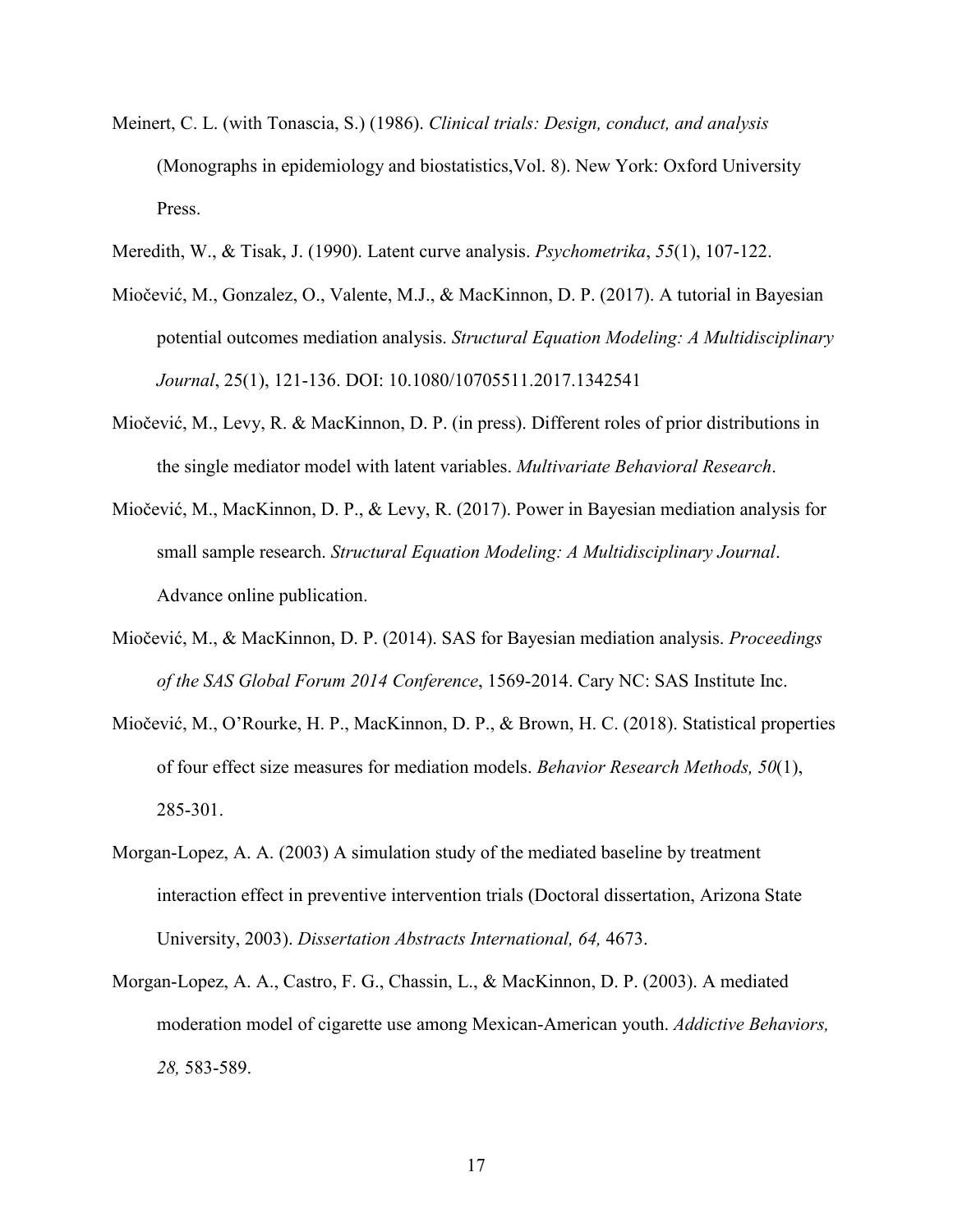- Morgan-Lopez, A. A., & MacKinnon, D. P. (2006). Demonstration and evaluation of a method for assessing mediated moderation. *Behavior Research Methods, 38,* 77-87.
- Morgan, S., & Winship, C. (2015). *Counterfactuals and causal inference: methods and principles for social research*. Cambridge University Press.
- Murayama, K., & Elliot, A. J. (2012). The competition–performance relation: A meta-analytic review and test of the opposing processes model of competition and performance. *Psychological Bulletin*, *138*(6), 1035.
- Muthén, B. (2010). *Bayesian analysis in Mplus: A brief introduction.* Technical Report. Version 3.
- Muthén, B. & Asparouhov, T. (2012).Bayesian SEM: A more flexible representation of substantive theory. *Psychological Methods*, *17*, 313-335.
- Muthén, B. & Asparouhov, T. (2015). Causal effects in mediation modeling: An introduction with applications to latent variables. *Structural Equation Modeling: An Interdisciplinary Journal, 22*(1), 12-23.
- Muthén, B. & Masyn, K. (2004). Discrete-time survival mixture analysis. *Journal of Educational and Behavioral Statistics, 30*, 27-58.
- Muthén, L. K., & Muthén, B. O. (1998-2010). *Mplus user's guide* (6<sup>th</sup> Ed.). Los Angeles. CA: Muthén & Muthén.
- Muthén, L. K., Muthén, B. O., & Asparouhov, T. (2015). Casual effects in mediation modeling: An introduction with applications to latent variables. *Structural Equation Modeling: A Multidisciplinary Journal*, *22*(1), 12-23.
- Muthén, B. & Shedden, K. (1999). Finite mixture modeling with mixture outcomes using the EM algorithm. *Biometrics, 55*, 463-469.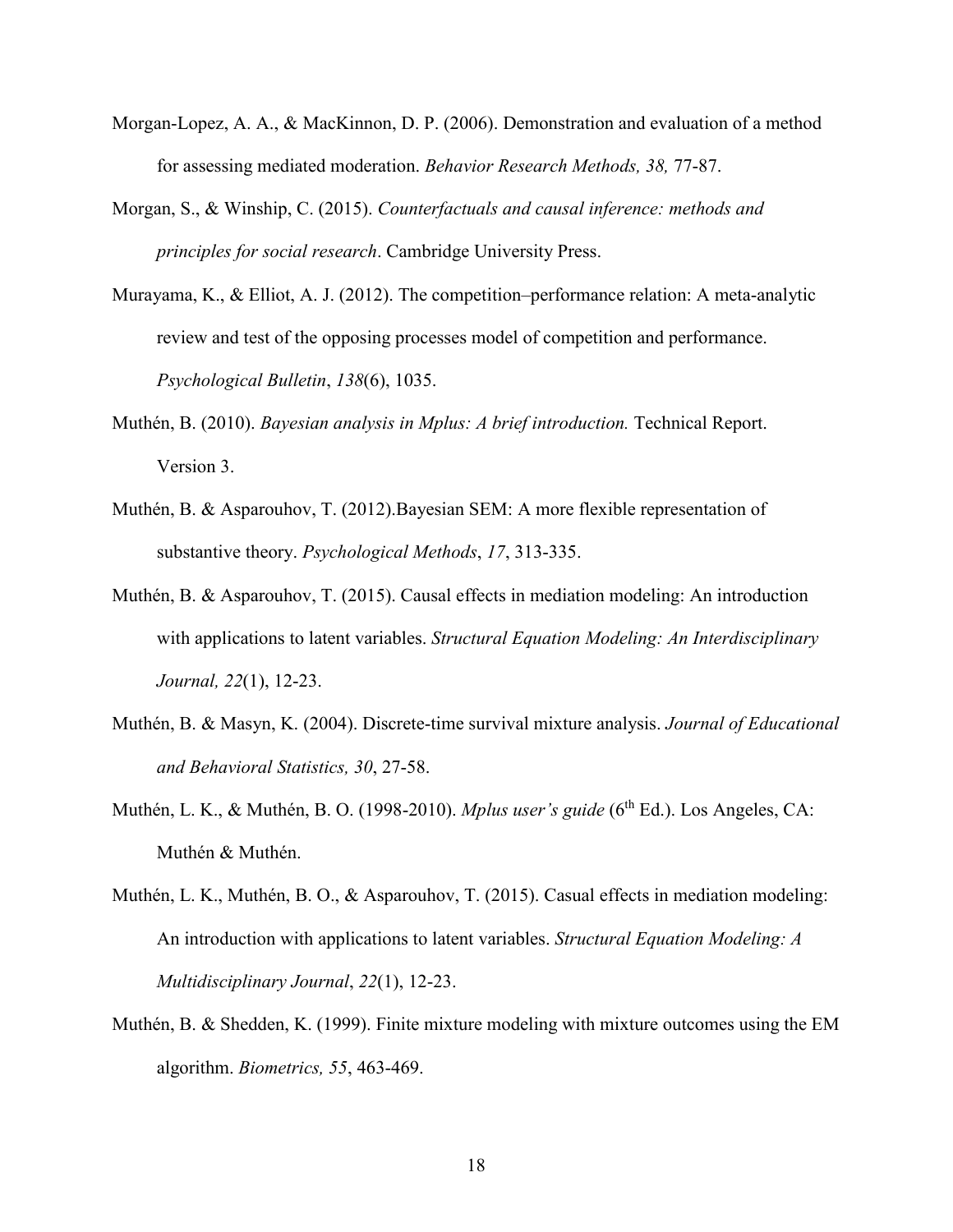- Niles, H. E. (1922). Correlation, causation, and Wright's theory of "path coefficients". *Genetics*, *7*, 258-273.
- Nock, M. K. (2007). Conceptual and design essentials for evaluating mechanisms of change. *Alcoholism: Clinical and Experimental Research, 31*(S3), 4S-12S.
- Olivera-Aguilar, M., Rikoon, S., Gonzalez, O., Kisbu-Sakarya, Y., & MacKinnon, D. P., (2016). Bias, Type 1 Error Rates, and Statistical Power of a Latent Mediation Model in the Presence of Violations of Invariance*. Educational and Psychological Measurement.* DOI: 10.1177/0013164416684169.
- O'Rourke, H. P., & MacKinnon, D.P. (2015). When the test of mediation has more power than the test of the total effect. *Behavior Research Methods, 47,* 424-442.
- O'Rourke, H. P., & MacKinnon, D. P. (2018) Reasons for testing mediation in the absence of an intervention effect: A research imperative in prevention and intervention research. *Journal of Studies on Alcohol and Drugs*, *79(*2), 171–181.

<https://doi.org/10.15288/jsad.2018.79.171>

- O'Rourke, H. P., MacKinnon, D. P. (in press). The importance of mediation analysis in substance use prevention. Z. To appear in Z. Sloboda, R. Hingson, & L. Robertson (Eds). Prevention of Substance Use, 4th Ed.
- Pearl, J. (2001, August). Direct and indirect effects. In *Proceedings of the seventeenth conference on uncertainty in artificial intelligence* (pp. 411-420). Morgan Kaufmann Publishers Inc.
- Pearl, J. (2009). *Causality (2nd Edition).* New York: Cambridge.
- Pearl, J. (2009). Causal inference in statistics: An overview. *Statistics Surveys*, *3*, 96-146.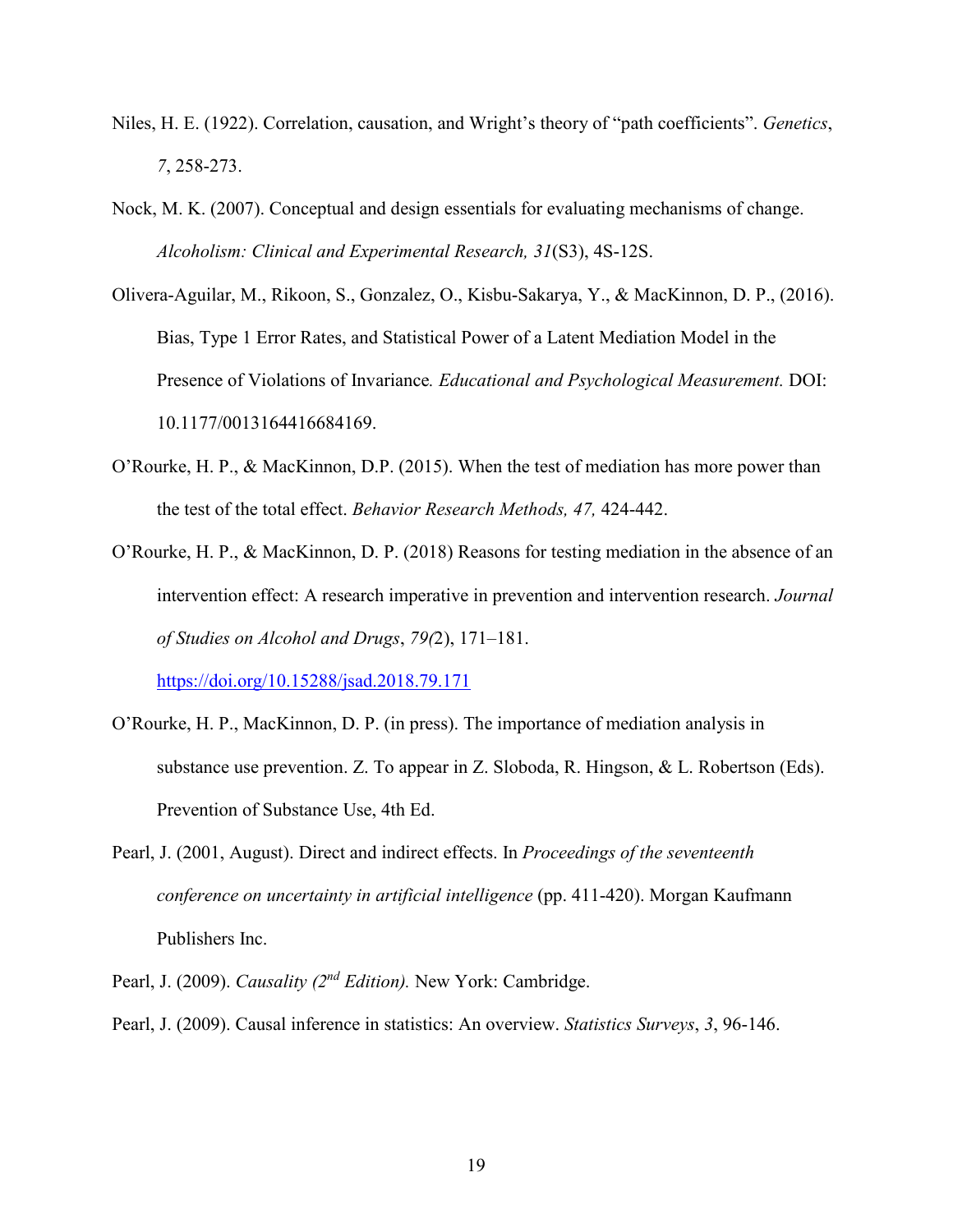- Pearl, J. (2012). The causal mediation formula—a guide to the assessment of pathways and mechanisms. *Prevention Science*, *13*(4), 426-436.
- Pearl, J. & MacKenzie, D. (2018). *The book of why: The new science of cause and effect*. New York, NY: Basic Books
- Petrosino, A. (2000). Mediators and moderators in the evaluation of programs for children. *Evaluation Review*, *24*(1), 47-72.
- Pituch, K. A., Murphy, D. L., & Tate, R. L. (2010). Three-level models for indirect effects in school- and class-randomized experiments in education. *Journal of Experimental Education, 78, 60*-95.
- Pituch, K. A., & Stapleton, L. M. (2012). Distinguishing between cross- and cluster-level mediation processes in the cluster randomized trial. *Sociological Methods and Research, 41,* 630-670.
- Pituch, K. A., Whittaker, T. A., & Stapleton, L. M. (2005). A comparison of methods to test for mediation in multisite experiments. *Multivariate Behavioral Research, 40*(1), 1-23.
- Pirlott, A., & MacKinnon, D. P. (2016). Design approaches to experimental mediation. *Journal of Experimental Social Psychology*, *66*, 29-38.
- Pirlott, A. G., Kisbu-Sakarya, Y., DeFrancesco, C. A., Elliot, D. L., & MacKinnon, D. P. (2012). Mechanisms of motivational interviewing in health promotion: A Bayesian mediation analysis. *International Journal of Behavioral Nutrition and Physical Activity, 9*(1), 69-79. PMCID: PMC3439244 doi: 10.1186/1479-5868-9-69
- Preacher, K. J. (2011). Multilevel SEM strategies for evaluating mediation in three-level data. *Multivariate Behavioral Research*, *46*, 691-731.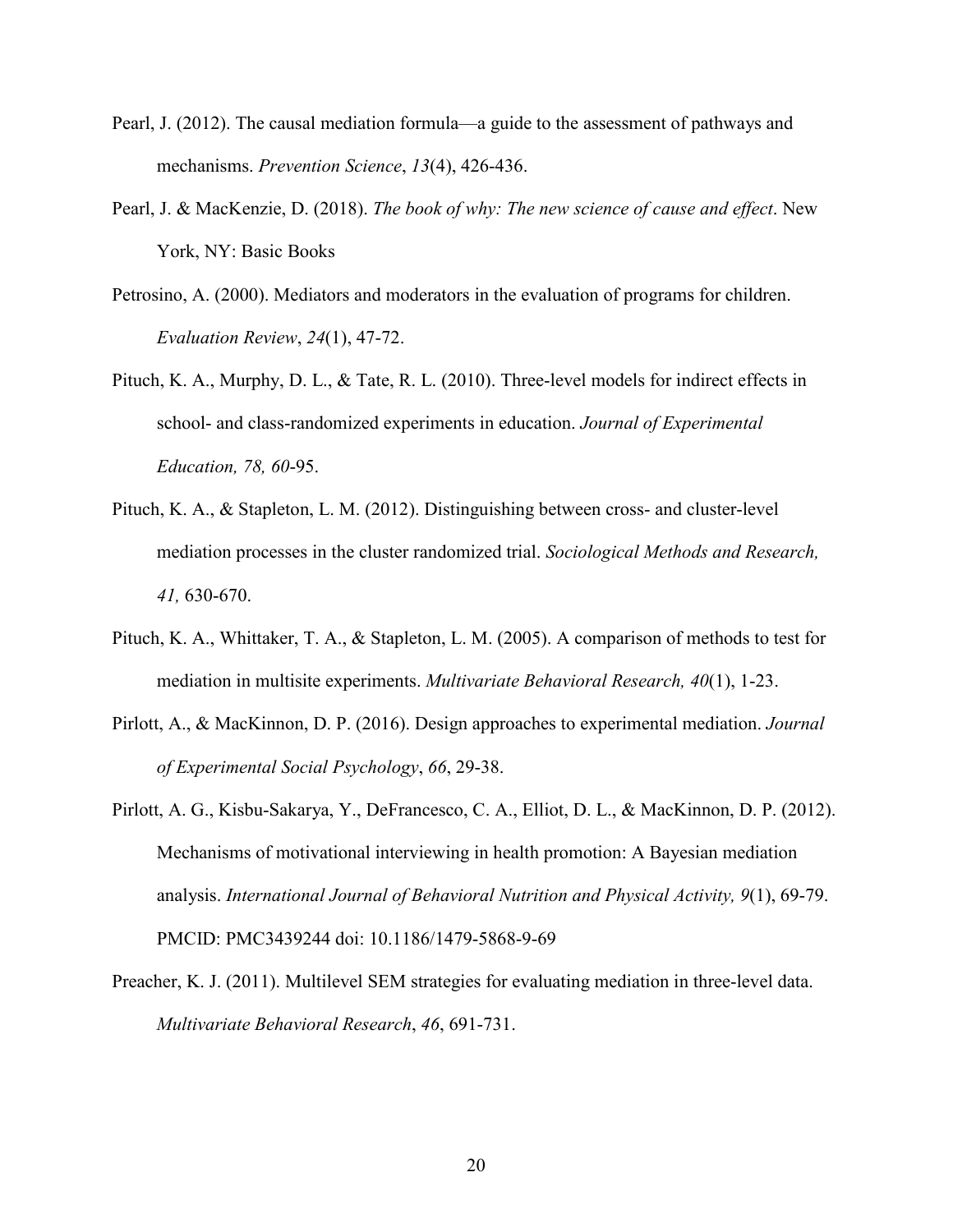- Preacher, K. J., & Hayes, A. F. (2008). Asymptotic and resampling strategies for assessing and comparing indirect effects in multiple mediator models. *Behavior Research Methods, 40*(3), 879-891.
- Preacher, K. J., & Kelley, K. (2011). Effect size measures for mediation models: Quantitative strategies for communicating indirect effects. *Psychological Methods*, *16*(2), 93-115.
- Preacher, K. J., Zyphur, M. J., & Zhang, Z. (2010). A general multilevel SEM framework for assessing multilevel mediation. *Psychological Methods, 15*, 209–233.

Rabe-Hesketh, S., Skrondal, A., & Pickles, A. (2004). GLLAMM manual.

- Ranby, K. W., Aiken, L. S., MacKinnon, D. P., Elliot, D. L., Moe, E. L., McGinnis, W., & Goldberg, L. (2009). A mediation analysis of the ATHENA intervention for female athletes: Prevention of athletic-enhancing substance use and unhealthy weight loss behaviors. *Journal of Pediatric Psychology, 34*(10), 1069-1083. PMCID: PMC2782253 doi: 10.1093/jpepsy/jsp025
- Ranby, K. W., MacKinnon, D. P., Fairchild, A. J., Elliot, D. L., Kuehl, K. S., & Goldberg, L. (2011). The PHLAME (Promoting Healthy Lifestyles: Alternative Models' Effects) firefighter study: Testing mediating mechanisms*. Journal of Occupational Health Psychology, 16*(4), 501-513. PMCID: PMC3328097 doi: 10.1037/a0023002
- Rejeski, W. J., Ip, E. H., Bertoni, A. G., Bray, G. A., Evans, G., Gregg, E. W., & Zhang, Q. (2012). Lifestyle change and mobility in obese adults with type 2 diabetes. *The New England Journal of Medicine, 366*(13), 1209-1217.
- Robins J.M. (1986). A new approach to causal inference in mortality studies with sustained exposure periods - application to control of the healthy worker survivor effect. *Mathematical Modeling*, *7*, 1393-1512.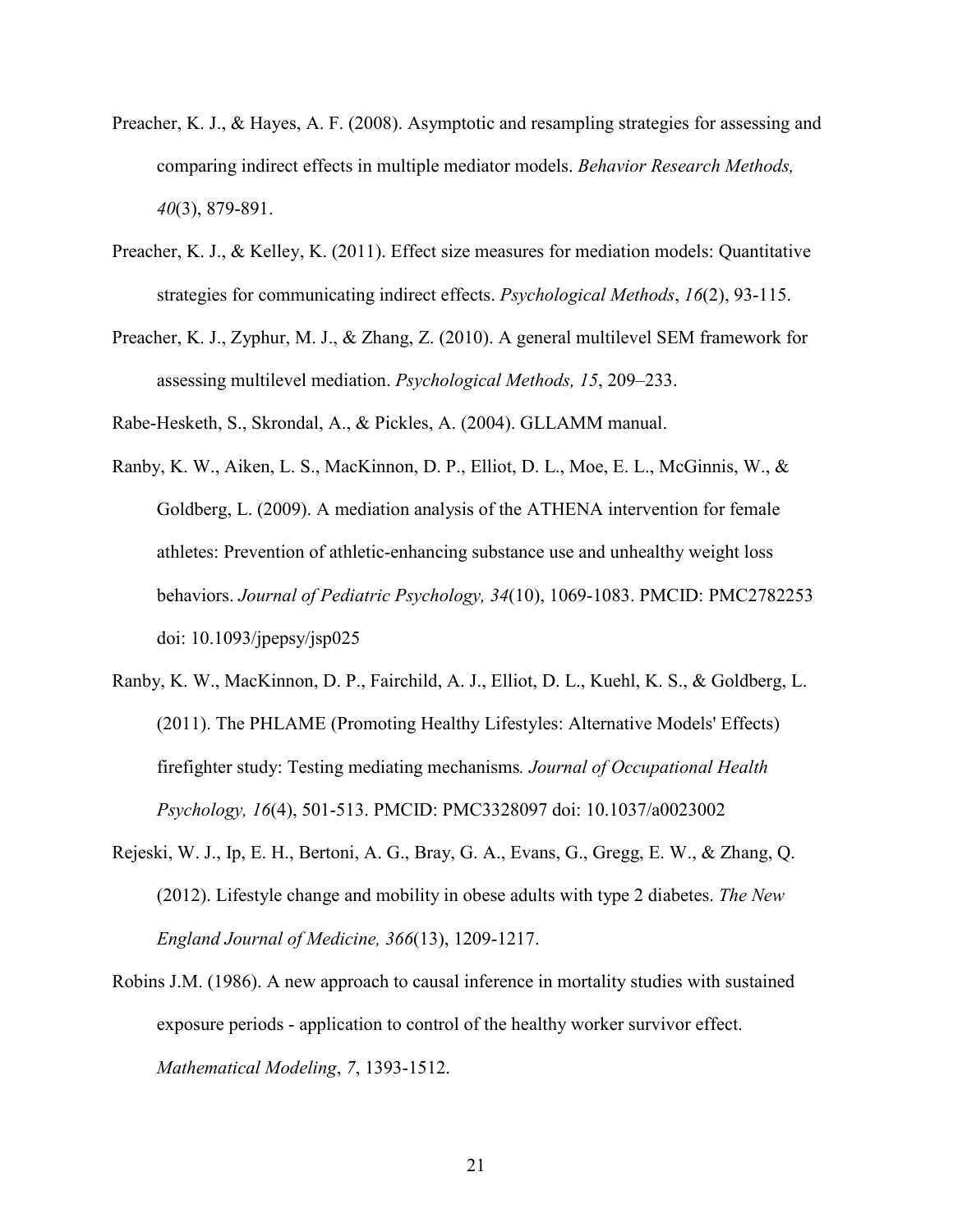- Robins J.M. (1999). Marginal Structural Models versus Structural Nested Models as Tools for Causal Inference. *Statistical Models in Epidemiology: The Environment and Clinical Trials*. Halloran, M.E. and Berry, D., eds. NY: Springer-Verlag, pp. 95-134
- Robins, J. M. (2003). Semantics of causal DAG models and the identification of direct and indirect effects. In P. J. Green, N. L. Hjort, & S. Richardson (Eds.), *Highly structured stochastic systems* (pp. 70 – 81). New York, NYL Oxford University Press.
- Robins, J. M., & Greenland, S. (1992). Identifiability and exchangeability for direct and indirect effects. *Epidemiology, 3,* 143-155.
- Robins, J. M., Hernán, M. A., & Brumback, B. (2000). Marginal structural models and causal inference in epidemiology. *Epidemiology, 11,* 550-560.
- Rogosa, D. (1988). Myths about longitudinal research. In K. W. Schaie, R. T. Campbell, W. Meredith, & S. C. Rawlings (Eds.), *Methodological issues in aging research* (pp. 171-209). New York: Springer.

Rosenberg, M. (1968). *The logic of survey analysis*. New York: Basic Books.

- Rubin, D. B. (1974). Estimating causal effects of treatments in randomized and nonrandomized studies. *Journal of Educational Psychology, 66*(5)*,* 688-701.
- Salthouse, T. A. (1984). Effects of age and skill in typing. *Journal of Experimental Psychology: General*, *113*(3), 345-371.
- Sandler, I. N., Schoenfelder, E. N., Wolchik, S. A., & MacKinnon, D. P. (2011). Long-term impact of prevention programs to promote effective parenting: Lasting effects but uncertain processes. *Annual Review of Psychology, 62*, 299-329. PMCID: PMC3655082 doi: 10.1146/annurev.psych.121208.131619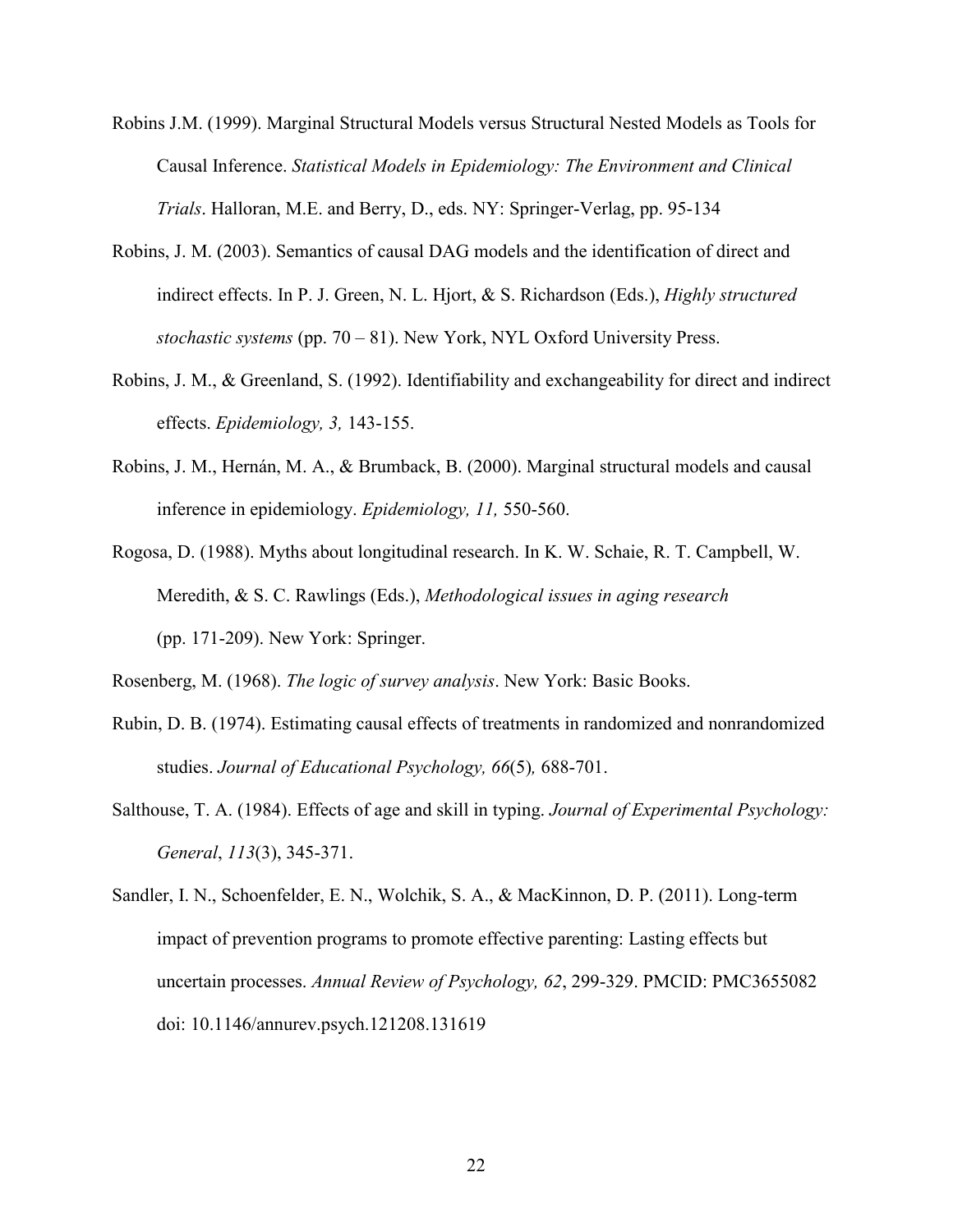- SAS Institute Inc. (2017). Chapter 33: The CAUSALMED Procedure. In *SAS/STAT® 14.3 User's Guide* (pp. 2071-2131). Cary, NC:SAS Institute Inc.
- Shadish, W. R., Cook, T. D., & Campbell, D. T. (2002). Experimental and quasi-experimental designs for generalized causal inference. Boston: Houghton Mifflin Company.
- Sheets, V. L., & Braver, S. L. (1999). Organizational status and perceived sexual harassment: Detecting the mediators of a null effect. *Personality and Social Psychology Bulletin*, *25*, 1159-1171.
- Shrout, P. E., & Bolger, N. (2002). Mediation in experimental and nonexperimental studies: New procedures and recommendations. *Psychological Methods*, *7*, 422-445.
- Singer, J. D., & Willett, J. B. (2003). *Applied longitudinal data analysis: Modeling change and event occurrence*. Oxford University Press.
- Singla, D. R., MacKinnon, D. P., Fuhr, D. C., Sikander, S., Rahman, A., & Patel, V. (2019). Multiple mediation analysis of the peer delivered Thinking Healthy Programme for perinatal depression: Findings from two parallel, randomized controlled trials. British Journal of Psychiatry, 1-8.
- Smyth, H. L., & MacKinnon, D. P. (in press). Statistical Evaluation of Person-Oriented Mediation using Configural Frequency Analysis, Integrative Psychological and Behavioral Science.
- Stanton, A. L., Luecken, L. J., MacKinnon, D. P., & Thompson, E. H. (2013). Mechanisms in psychological interventions for adults living with cancer: Opportunity for integration of theory, research, and practice. *Journal of Consulting and Clinical Psychology*, *81*, 318-335. PMCID: PMC Journal - In Process doi: 10.1037/a0028833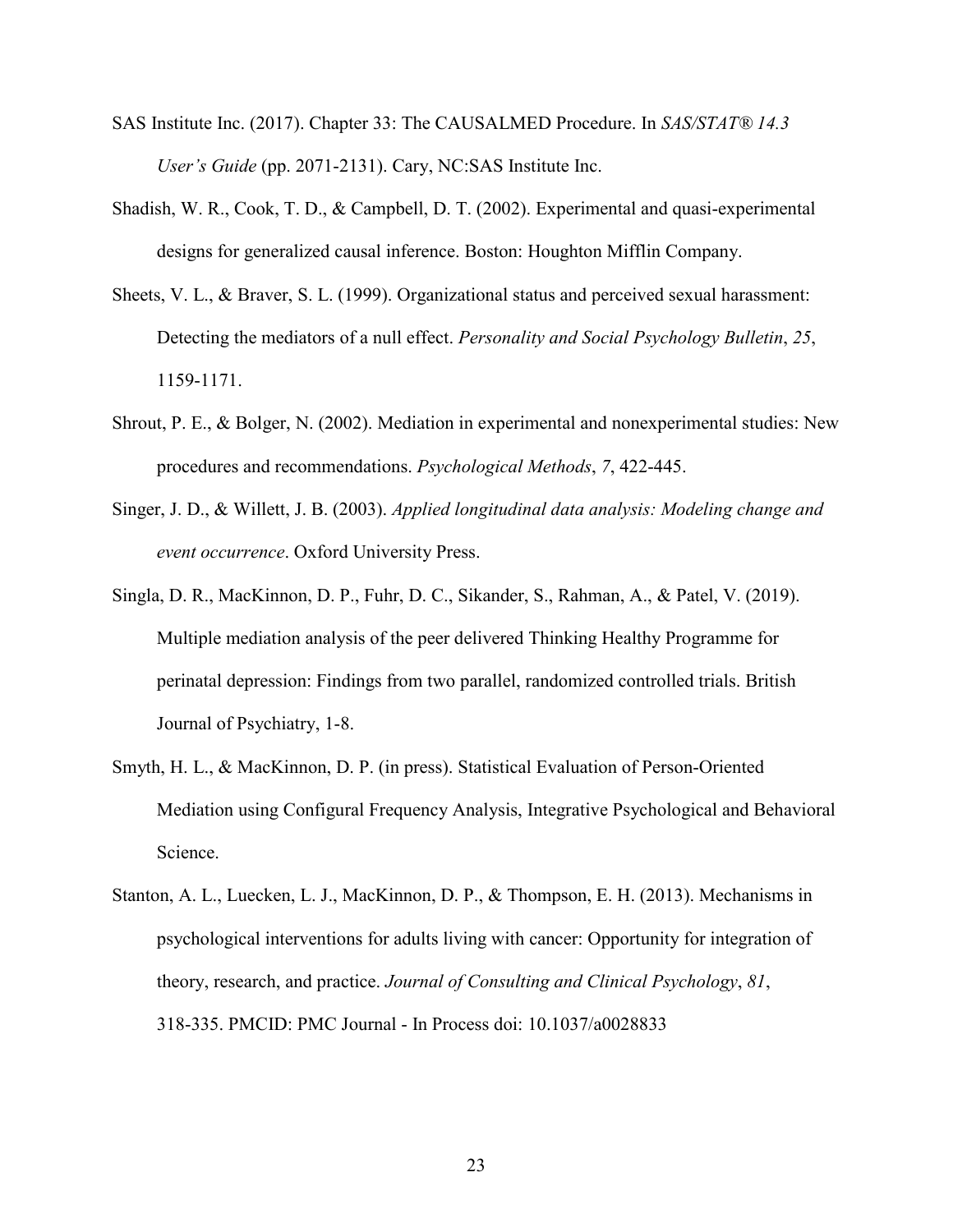- Sobel, M. E. (1982). Asymptotic confidence intervals for indirect effects in structural equation models. In S. Leinhardt (Ed.), *Sociological methodology* (pp.290-312). Washington, DC: American Sociological Association.
- Sobel, M. E. (1990). Effect analysis and causation in linear structural equation models. *Psychometrika, 55*, 495-515.
- Spencer, S. J., Zanna, M. P., & Fong, G. T. (2005). Establishing a causal chain: Why experiments are often more effective than mediational analyses in examining psychological processes. *Journal of Personality and Social Psychology, 89*, 845-851. doi: 10.1037/0022- 3514.89.6.845
- Springer, M. D., & Thompson, W. E. (1966). The distribution of products of independent random variables. *SIAM Journal on Applied Mathematics, 14*(3), 511-526.
- Stone-Romero, E. F. & Rosopa, P. J. (2008). The relative validity of inferences about mediation as a function of research design characteristics. *Organization Research Methods*, *11*(2), 326-352. doi: 10.1177/1094428107300342.
- Taborga, M. P. (2003). *Toward a physical activity intervention model: Synthesizing theoretical and applied research* (Master's Thesis). Available from ProQuest Dissertations and Theses database.
- Tang, T. Z., & DeRubeis, R. J. (1999). Sudden gains and critical sessions in cognitive– behavioral therapy for depression. *Journal of Consulting and Clinical Psychology, 67*, 894–904.
- Taylor, A. B., MacKinnon, D. P., & Tein, J. Y. (2008). Tests of the three-path mediated effect. *Organizational Research Methods*, *11*, 241-269.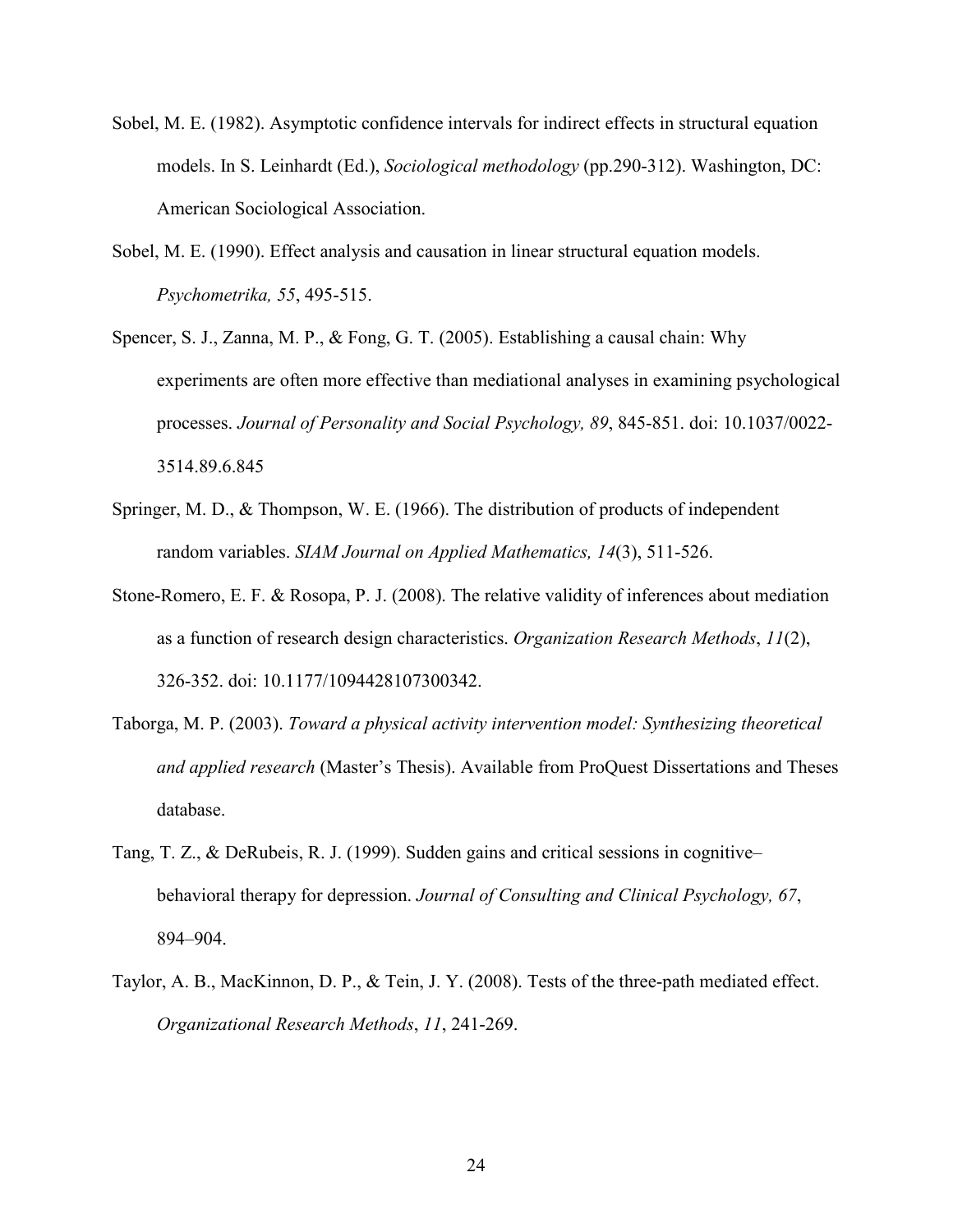- Tofighi, D., & MacKinnon, D. P. (2011). Remediation: An R package for mediation analysis confidence limits. *Behavior Research Methods*, *43*(3), 692-700.
- Tofighi, D. & MacKinnon, D. P. (2016). Monte Carlo confidence intervals for complex functions of indirect effects. *Structural Equation Modeling: A Multidisciplinary Journal*, *23*(2), 194-205.
- Thoemmes, F., MacKinnon, D. P., & Reiser, M. R. (2010). Power analysis for complex mediational designs using Monte Carlo methods. *Structural Equation Modeling*, *17*, 510-534.
- ten Have, T. R., Joffe, M. M., Lynch, K. G., Brown, G. K., Maisto, S. A., & Beck, A. T. (2007). Causal mediation analysis with rank preserving models. *Biometrics: Journal of the International Biometric Society, 63*, 926-934.
- Tingley, D., Yamamoto, T., Hirose, K., Keele, L., & Imai, K. (2014). mediation: R package for causal mediation analysis. *Journal of Statistical Software, 59*(5), 1-38.
- Valente, M. J., & MacKinnon, D. P. (2017). Comparing models of change to estimate the mediated effect in the pretest–posttest control group design. *Structural Equation Modeling: A Multidisciplinary Journal*, *24*(3), 428-450.
- Valente, M.J., MacKinnon, D. P., & Mazza, G. L. (2019). A viable alternative when propensity scores fail and a viable alternative: Evaluation of inverse probability weighting and sequential g-estimation in a two-wave model. *Multivariate Behavioral Research*, 1-23.
- Valente, M. J., & MacKinnon, D. P. (2017). SAS® Macros for computing the mediated effect in the Pretest-posttest control group design. Proceedings of the SAS Global Forum 2017 Conference, 1005. Cary, NC: SAS Institute, Inc.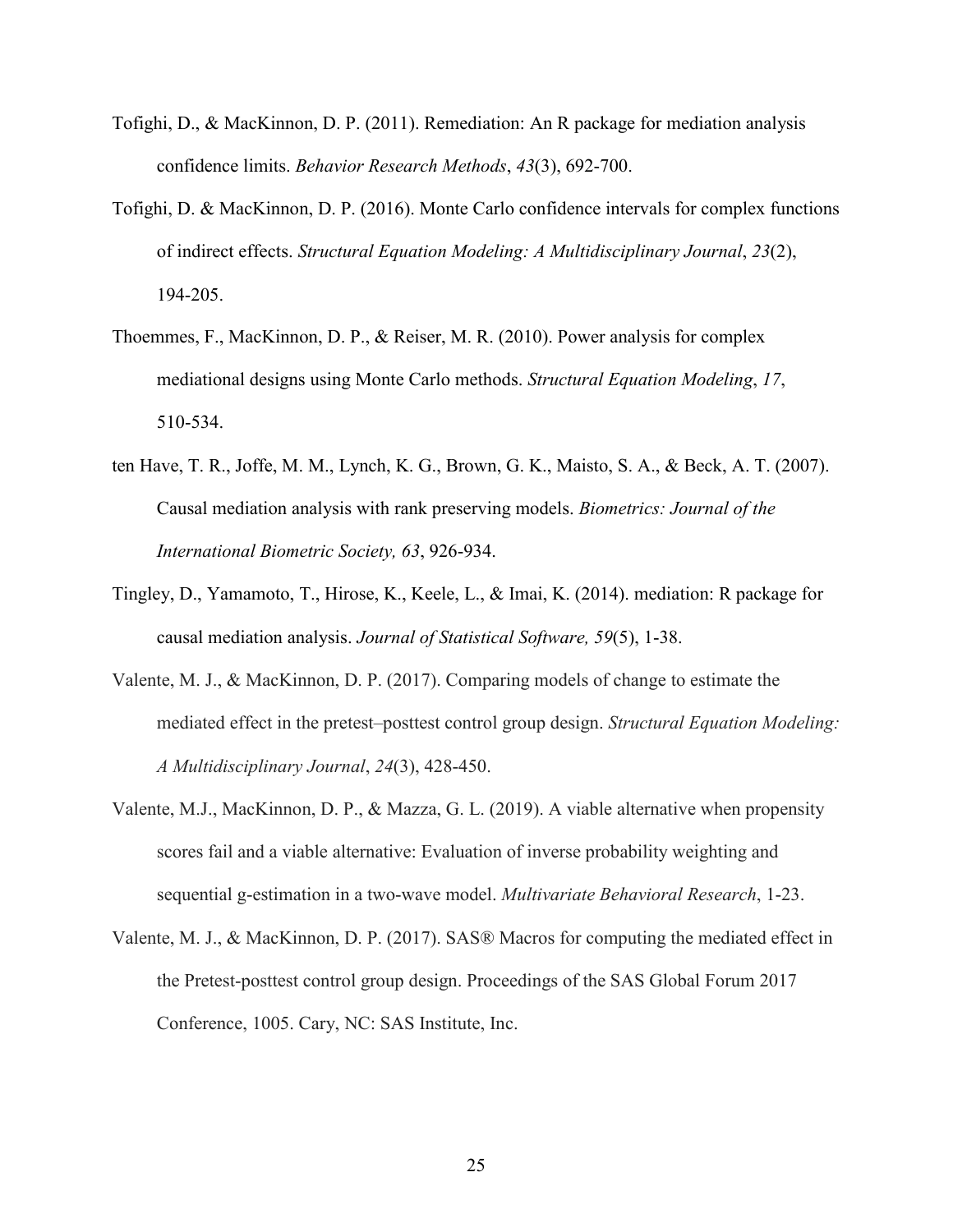- Valente, M. J., & MacKinnon, D. P. (2018). SAS® Macros for computing causal mediated effects in Two and Three-wave longitudinal models. *Proceedings of the SAS Global Forum 2017 Conference*, 1005. Cary, NC: SAS Institute, Inc.
- Valente, M. J., Gonzalez, O., Miočević, M., & MacKinnon, D. P. (2016). A note on testing mediated effects in structural equation models: Reconciling past and current research on the performance of the test of joint significance. *Educational and Psychological Measurement*, *76*(6), 889-911.
- Valente, M. J., Pelham, W., Smyth, H., & MacKinnon, D. P. (2017). Confounding in statistical mediation analysis: What it is and how to address it. *Journal of Counseling Psychology*, *64*(6), 659-671.
- Valente, M. J., Rijnhart, J. J. M, Smyth, H., Muniz, F. B., & MacKinnon, D. P. (in press) Causal mediation programs in R, Mplus, SAS, SPSS, and STATA., *Structural Equation Modeling: A Multidisciplinary Journal*.
- Valeri, L., & VanderWeele, T. J. (2013). Mediation analysis allowing for exposure–mediator interactions and causal interpretation: Theoretical assumptions and implementation with SAS and SPSS macros. *Psychological Methods, 18*(2), 137-150.
- VanderWeele, T. J. (2016). Mediation analysis: A practitioner's guide. *Annual Review of Public Health, 37,* 17-32.
- VanderWeele, T. J. (2009). Sufficient cause interactions and statistical interaction. *Epidemiology, 20*(1), 6-13.
- VanderWeele, T. J. (2010). Bias formulas for sensitivity analysis for direct and indirect effects. *Epidemiology, 21*, 540-551.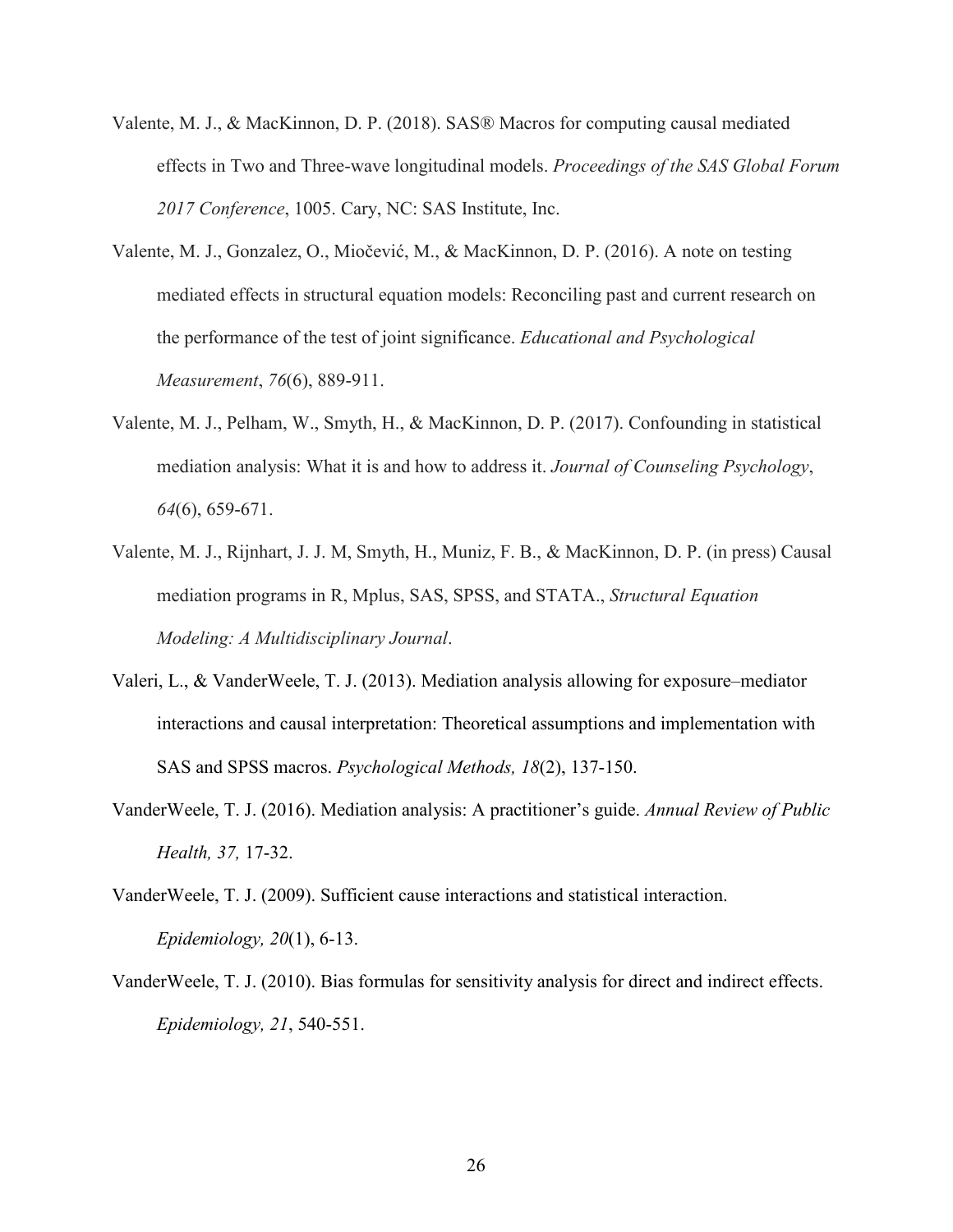- VanderWeele, T. J. (2011). Causal mediation analysis with survival data. *Epidemiology*, *22*, 582-585.
- VanderWeele, T. J. (2014). A unification of mediation and interaction A 4-way decomposition. *Epidemiology*, 25(5), 749-761.
- VanderWeele, T. J. (2015). *Explanation in causal inference: Methods for mediation and interaction*. New York, NY: Oxford University Press.
- VanderWeele, T.J. & Hernández-Diaz, S. (2011). Is there a direct effect of preeclampsia on cerebral palsy not through preterm birth? *Pediatric and Perinatal Epidemiology, 25*, 111-115.
- VanderWeele, T. J., & Vansteelandt, S. (2009). Conceptual issues concerning mediation, interventions and composition. *Statistics and Its Interface*, *2*, 457-468.
- Vansteelandt, S., (2009). Estimating direct effects in cohort and case-control studies. *Epidemiology*, *20*(6), 851-860.
- Wen, Z., & Fang, X., (2015). Monotonicity of effect sizes: Questioning kappa-squared as a mediation effect size measure. *Psychological Methods, 20*(2), 193-203.
- Williams, J., & MacKinnon, D. P. (2008). Resampling and distribution of the product methods for testing indirect effects in complex models. *Structural Equation Modeling, 15*, 23-51.
- Witkiewitz, K. A., & Bowen, S. (2010). Depression, craving and substance use following a randomized trial of mindfulness-based relapse prevention. *Journal of Consulting and Clinical Psychology, 78,* 362-374.
- Witkiewitz, K. A., & Marlatt, G. A. (2007). Modeling the complexity of post-treatment drinking: It's a rocky road to relapse. *Clinical Psychology Review, 27*, 724-738.

Wohlwill, J. F. (1973). *The study of behavioral development.* New York: Academic Press.